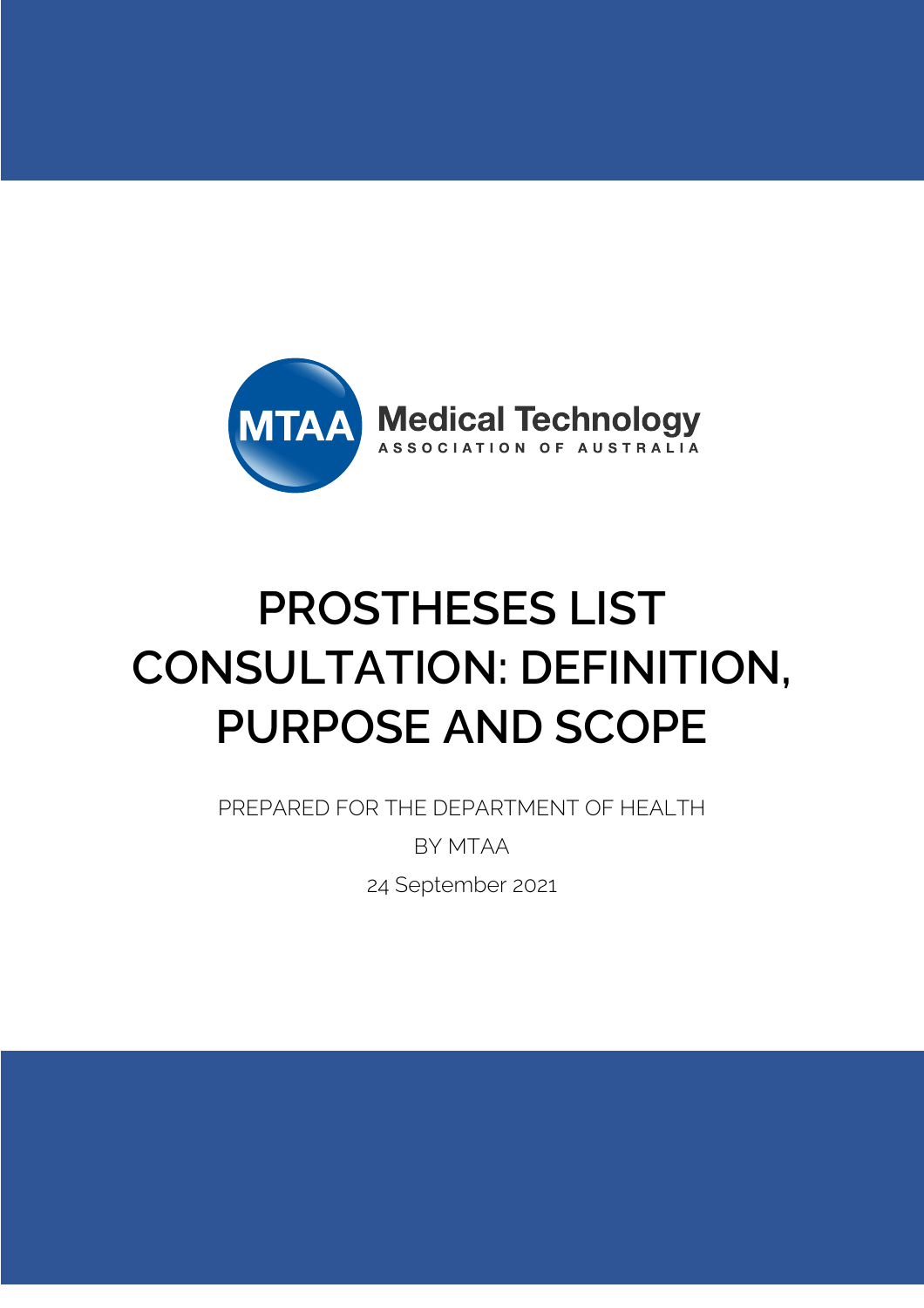# **Contents**

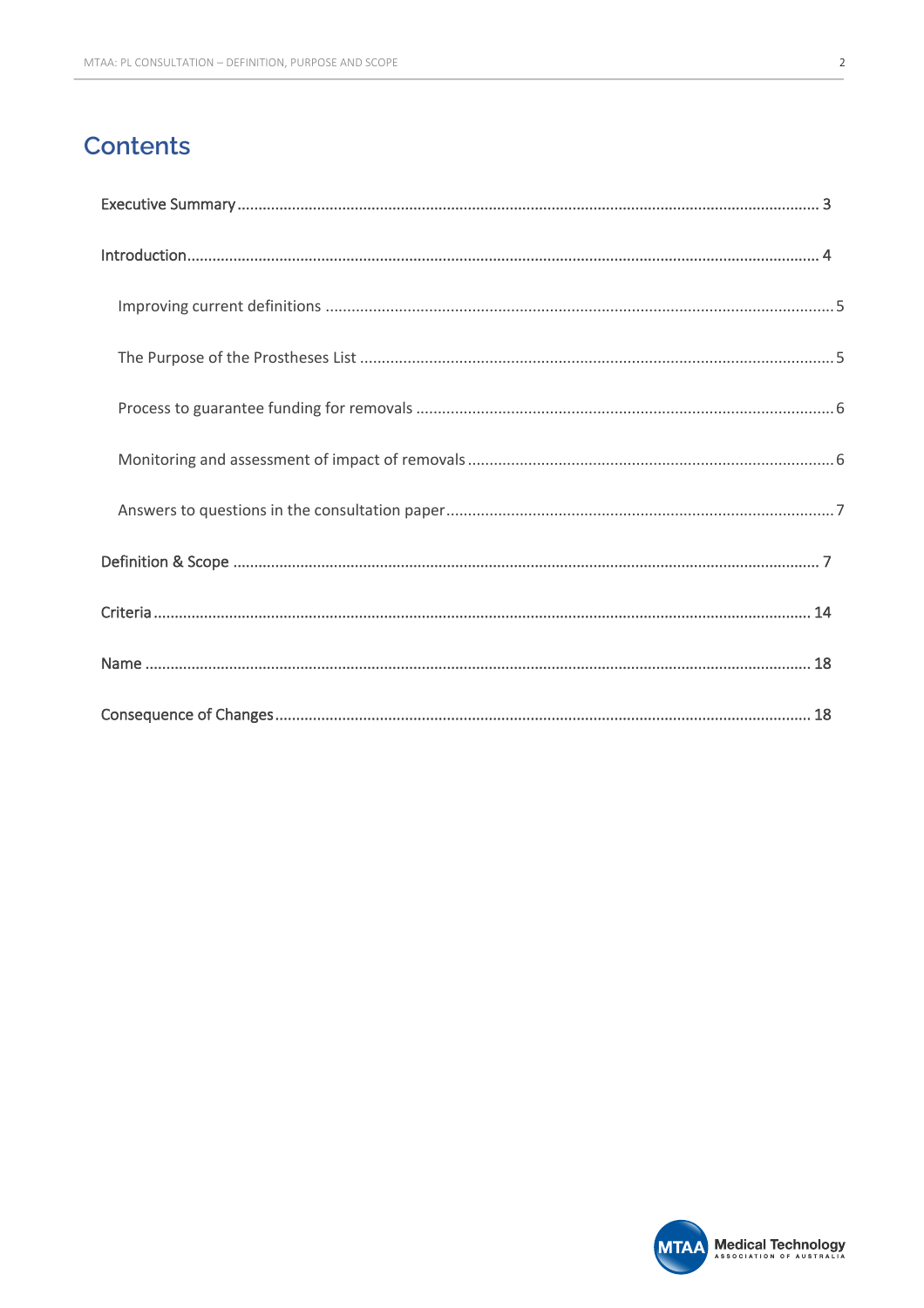# **Executive Summary**

For over 30 years the Prostheses List has guaranteed patient access to clinically proven medical devices in the private health system.

This access will be threatened if proposals to reduce its scope and role are accepted without guaranteed alternative funding arrangements.

The Prostheses List was established to ensure privately insured patients have access to TGA registered and clinically effective medical technologies used in hospital treatment or hospital-substitution treatment.

Any proposed changes to the Prostheses List need to be measured against this aim.

MTAA supports clarifying the scope of the Prostheses List in order to reflect technological innovation and changing clinical practices. However, this needs to be a clinically led and patient-centered process, informed by appropriate input from manufacturers and sponsors.

When a clinical review process recommends an item for removal from the Prostheses List, MTAA stresses the need for a guaranteed and transparent funding pathway to be established prior to removal.

Without an agreed funding pathway, removal could result in reduced patient access to many devices, with the following potential adverse impacts:

- § Poorer health outcomes
- § Higher out-of-pocket costs
- **•** Increased pressure on the public hospital system

MTAA does not support the Department's assumption that market arrangements between insurers and hospitals will cover any products removed from the Protheses List.

We are concerned that unless a funding pathway is guaranteed, hospitals will be constrained by insurers' refusal to fund devices removed from the Prostheses List. This would mean clinicians will not get equitable access to the devices they need to treat their patients.

MTAA does not believe that hospitals and patients should have to take on the financial risk of ensuring access to medical technologies.

The proposal by Private Healthcare Australia for funding of removed productsis fundamentally flawed in that it is not binding on any insurers, leaving hospitals and patients will no certainty and exposing them to risk. It also bases its pricing assumptions on a flawed methodology which does not reflect market realities.

The only stakeholder who believes that insurers will pay hospitals a fair price for medical devices is insurers themselves.

MTAA's modified public private referencing model provides a sustainable funding mechanism for medical devices and will save insurers at least \$750 million over four years without compromising patient access or clinical freedom.

MTAA has also recommended other reforms to the Prostheses List to improve administrative efficiency and utilisation.

These changes will strengthen the Prostheses List as a sustainable funding mechanism for medical devices while also guaranteeing clinical freedom and patient access.

MTAA urges the government to work with the medical technology sector, clinicians, consumers, private hospitals, and the insurance sector to implement these proposals.

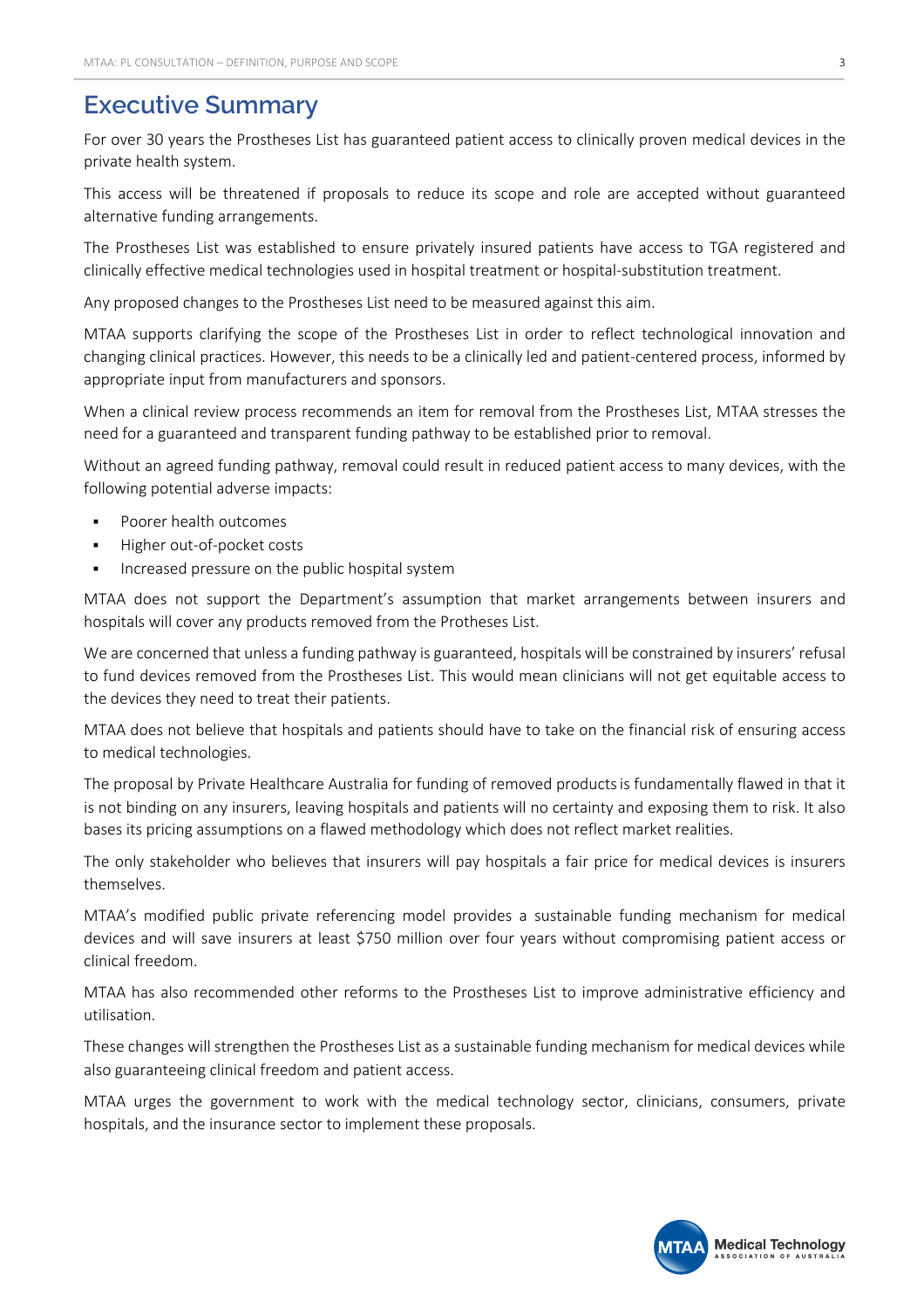## **Introduction**

MTAA welcomes the opportunity to build on its contribution to Prostheses List (PL) reform through its February 2021 submission to the Department's consultation on the future of the PL through responding to this paper. MTAA has proposed a modified public price referencing system that will save insurers at least \$750m over four years in the most radical reform of the PL in its history. MTAA has also recommended other reforms to the PL to improve administrative efficiency and utilisation.

The Consultation Paper released by the Department, and the questions asked, seem predicated on the assumption that the Government has already taken the decision to remove general use items by altering the scope of the PL to cover only 'specific purpose medical devices' that are not 'adjunct to the procedure'. However, the Budget announcement appears focused on ensuring that the scope and purpose of the PL are better defined and that products would only be removed if they are 'better funded through direct contractual engagement between parties'. In MTAA's view it is not a given that this is the case for 'general use' or 'adjunct' items.

Changing the scope of the PL necessarily requires removals of numerous items from the Prostheses List. MTAA's comments about the PL scope are predicated on no removals occurring without the necessary funding to enable hospitals and clinicians to make choices in the best interest of patient care, rather than an arbitrary budget constraint.

MTAA's position is that removals should require:

- **•** A thorough clinical review: and
- § A guaranteed funding pathway that will ensure patients can access clinically necessary devices chosen by their surgeon; and
- § Ensuring there is no competitive disadvantage across products/technologies

MTAA has low confidence that the Department's current approach - to assume market arrangements between insurers and hospitals will cover these products - will provide this guaranteed funding pathway. There is a real risk that clinicians will not get equitable access to the devices they need to treat their patients as some hospitals act to manage their financial position due to lack of funding by insurers. The current 'offer' by PHA to hospitals does not provide this certainty because it is not binding on its members, overstates expected price reductions, and provides no continuity beyond year four.

The Department's proposal to narrow the scope to include only devices 'where the intention of the medical procedure is to remedy disease or dysfunction through use of the specific medical device', and its interpretation/application of this criteria in the Consultation Paper, will remove many devices that are critical to a safe and successful procedure. This underscores the need for proper funding arrangements for any removals.

Any products that remain on the PL through this process will still be included in the public price reference mechanism announced by the Government. Therefore, whether removals do or do not occur, savings will be achieved on these product groups, unless they already have a competitive benefit level.

#### At present MTAA sees too much risk in narrowing the scope because of the lack of confirmed funding arrangements for removed products and so does not support it.

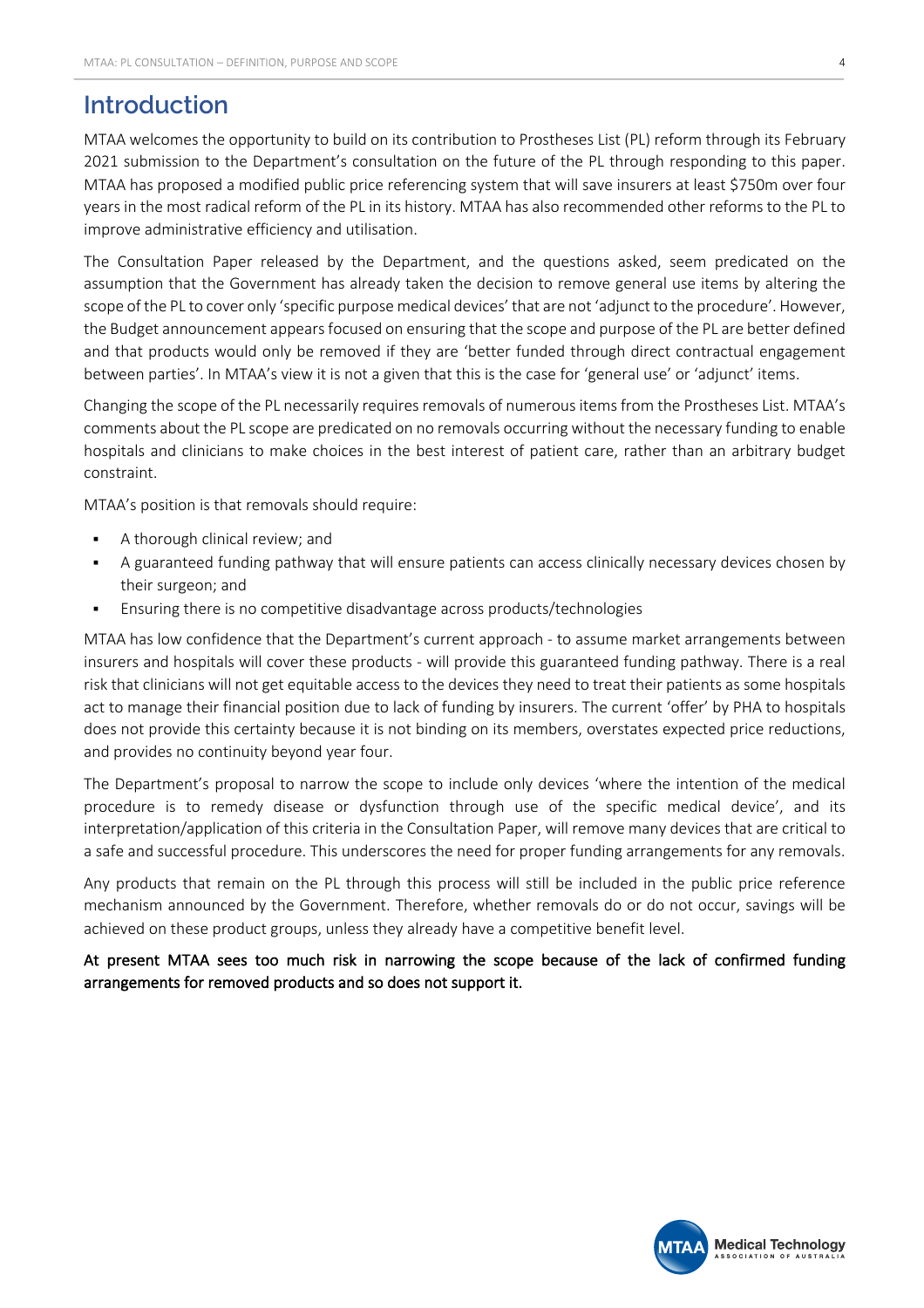#### **Improving current definitions**

MTAA supports the Government's stated Budget objective to 'better define and clarify the scope of the PL to provide greater clarity and certainty about which items are eligible for inclusion<sup>1</sup>. Under the current definition, with appropriate clarity of definitions, there will likely be some removals of products previously listed that do not/no longer qualify, meaning some simplification and potentially a modest amount of savings could be achieved. However, this needs to go through the clinical review process with opportunity for comment by sponsors which provides clarity & transparency on the process and clear communication on the final outcome. Even for these products, a guaranteed and transparent funding pathway is needed.

#### **The Purpose of the Prostheses List**

MTAA recommends returning to the question of the purpose of the PL, which is not explicitly addressed in the Consultation Paper. The purpose of the PL is to ensure privately insured patients who have made the choice to purchase private health insurance have access to TGA registered and clinically effective medical technologies used in hospital treatment or hospital-substitution treatment. Patient access is the primary test of its function, which is why MTAA welcomes the Government's decision to reject payment by DRGs and why proposed removals would be of significant concern if not appropriately managed.

There are devices routinely used in private hospital theatres for which there is no access risk for patients if they aren't specifically and individually funded. However, given the nature of the private hospital system, which is financed by individual payments for procedures initiated and undertaken by independent clinicians, there will be many devices with real access risk. Generally, private hospitals provide a service with costs that need to be passed through, and their operation is predicated on the basis that the risk is largely assumed by the insurer. Therefore, the purpose of the PL – patient access - is inseparable from the nature of the private healthcare system itself because this determines the circumstances under which patient access is likely to be at risk.

Given the nature of the private healthcare system, and its generally limited ability to take on financial risk, dictate to surgeons or manage inventory, the PL has generally been 'fit-for-purpose' in what has been listed on it, providing the necessary patient access. Narrowing the scope and removing large numbers of products seems predicated on the idea that insurers will pay fairly and private hospitals will be able to either shift their model to carry the cost of any device that is not the specific interventional device or find a risk-free alternative.

Only one stakeholder group, insurers, seems to hold this view universally and it seems this view has some genuine risk for the purpose of the PL – patient access. It is clear from the submission by Private Healthcare Australia (PHA) to this consultation, and its other public statements, that they place no value on any mechanism to provide consumer protections for access to devices and see this as a hinderance to their business model.

In completing the Review of the General Miscellaneous category, Ernst and Young warned that there is inherent risk in removals that needs to be mitigated through careful testing of case based payments to ensure there weren't adverse consequences for patients. The report states:

*[I]t would be an adverse outcome if removal from the PL led to an increased cost burden for clinically essential items and/or a reduction in usage to the extent that clinical outcomes for patients were compromised… Most importantly, the processes and contractual mechanisms for including these items within case based or bundled payments will need to be developed and tested so that there are no short*term adverse impacts on clinical outcomes and the cost of services.<sup>2</sup>[emphasis added]

<sup>2</sup> Ernst and Young 'Review of the General Miscellaneous Category of the Prostheses List' 31 July 2020 p.9



 $1$  Budget 2021-22 Factsheet 'Private Health Insurance – Modernising and improving the private health insurance Prostheses List'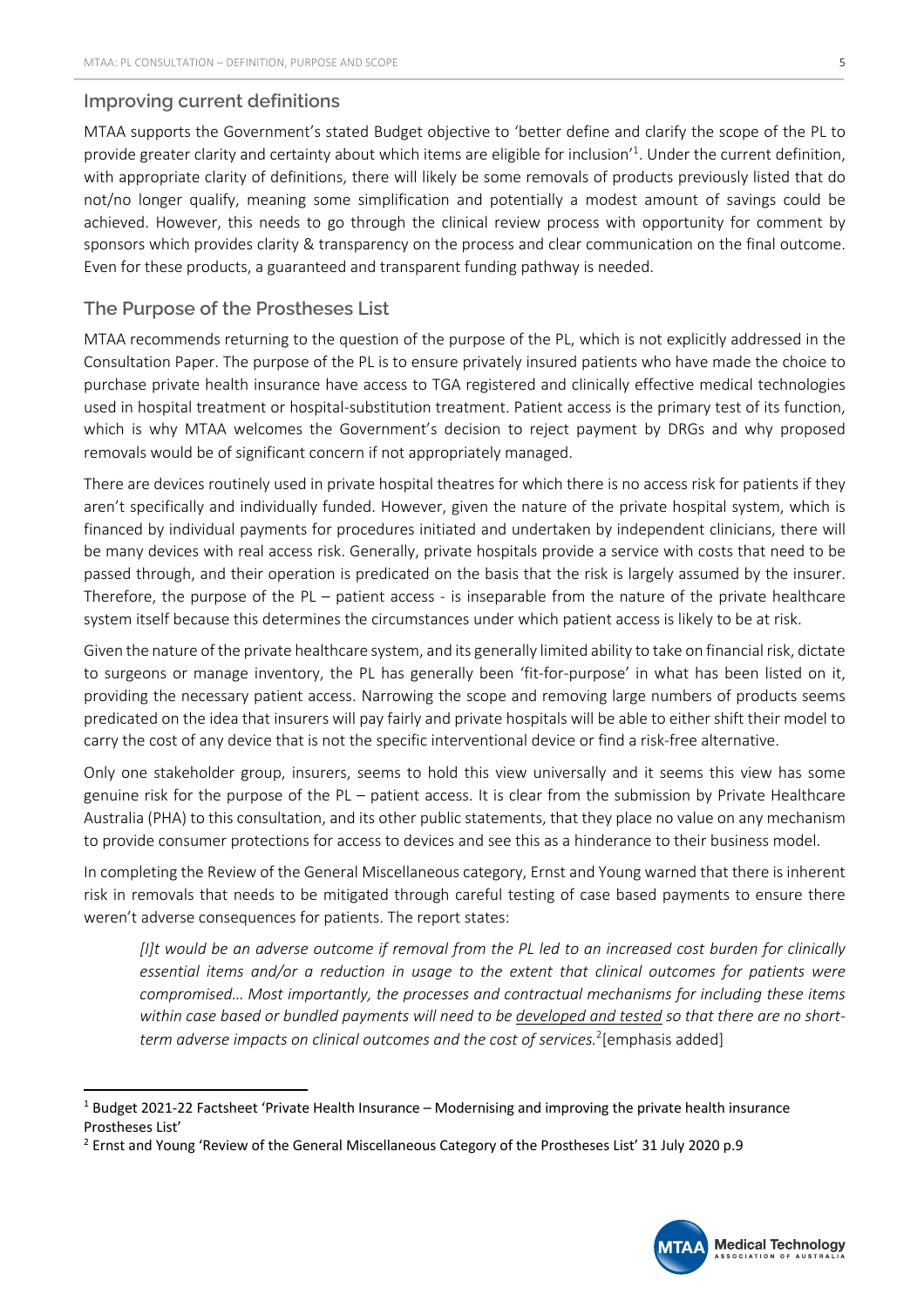There is no apparent intention on the part of the Department or insurers to develop and test these contractual mechanisms to avoid the impacts Ernst and Young describes.

#### **Process to guarantee funding for removals**

Given this, the Government should broker an agreement between the insurers and the hospitals that enables secure funding to be achieved for removals in every insurer-hospital contract without breaching competition law. This funding should be in perpetuity, adjusted based on agreed factors over time. The collective group of items to be funded needs to be clearly documented, understood and agreed by clinicians, hospitals, health funds and sponsors so that the current lack of clarity, which insurers have used to claim 'double-dipping', is avoided and clinicians are aware of the reasonable expectations they should have for hospital provision of these devices in the future.

Without this guarantee, the potential for patient out-of-pocket gaps following removals of PL items remains significant, as the utilisation per procedure will vary by patient characteristics, by surgical procedure, and by surgeon technique and experience. For example, a surgeon may appropriately use a substantial number of haemostatic devices well beyond the typical level to save a patient's life due to a coagulation issue. The expenditure on the haemostatic devices in this situation can be thousands of dollars. Such usage would exhaust an allocation a hospital would have for that procedure and they may need to address this type of situation through various strategies to remain viable. Out-of-pocket costs for patients and pushing patients to the public sector are two ways this may occur.

Private Healthcare Australia (PHA) has made a proposal for funding of removed products<sup>3</sup>. This proposal has the inherent problem that it is not binding on any insurer. It is also flawed in its pricing assumptions. It inconsistently compares products across the world and selects the prices that best suit them without reference to the costs of respective healthcare systems. Furthermore, some prices have been sourced via on-seller sites. In addition to not reflecting Australian market conditions, the comparison of such pricing is misleading as they don't provide training and services for products, may not even be able to supply at the advertised price or may be temporarily moving short-dated stock.

MTAA data shows that the differences between benefits paid on the PL and prices paid in the competitive public market, which represents the best comparison, are much lower than what PHA assumes. Moreover, Ernst and Young in their Review of the General Miscellaneous Category, which benchmarked PL benefits against public prices in two Australian jurisdictions, did not suggest that these products on the PL had significantly higher prices than in the public system. The proposal further has no meaningful longevity beyond 2025 given the very low rates for the support package for uncontracted services. Therefore, it appears unlikely to achieve a resolution that would guarantee market access.

The PHA proposal certainly does not meet the qualification for a 'developed and tested' process and contractual mechanism recommended by Ernst and Young.

#### **Monitoring and assessment of impact of removals**

Where removals do occur, there needs to be a process overseen by the Department of Health to monitor this to ensure there are no unintended adverse consequences. For example, the impact of removal of haemostats and sealants on the rate of bleeding complications, increased rates of transfusions, surgical procedure changes and any changes in patient type being treated in private hospitals.

<sup>3</sup> Private Healthcare Australia 'Paying for consumable items that are coming off the Prostheses List in February 2022' Revised Version August 2021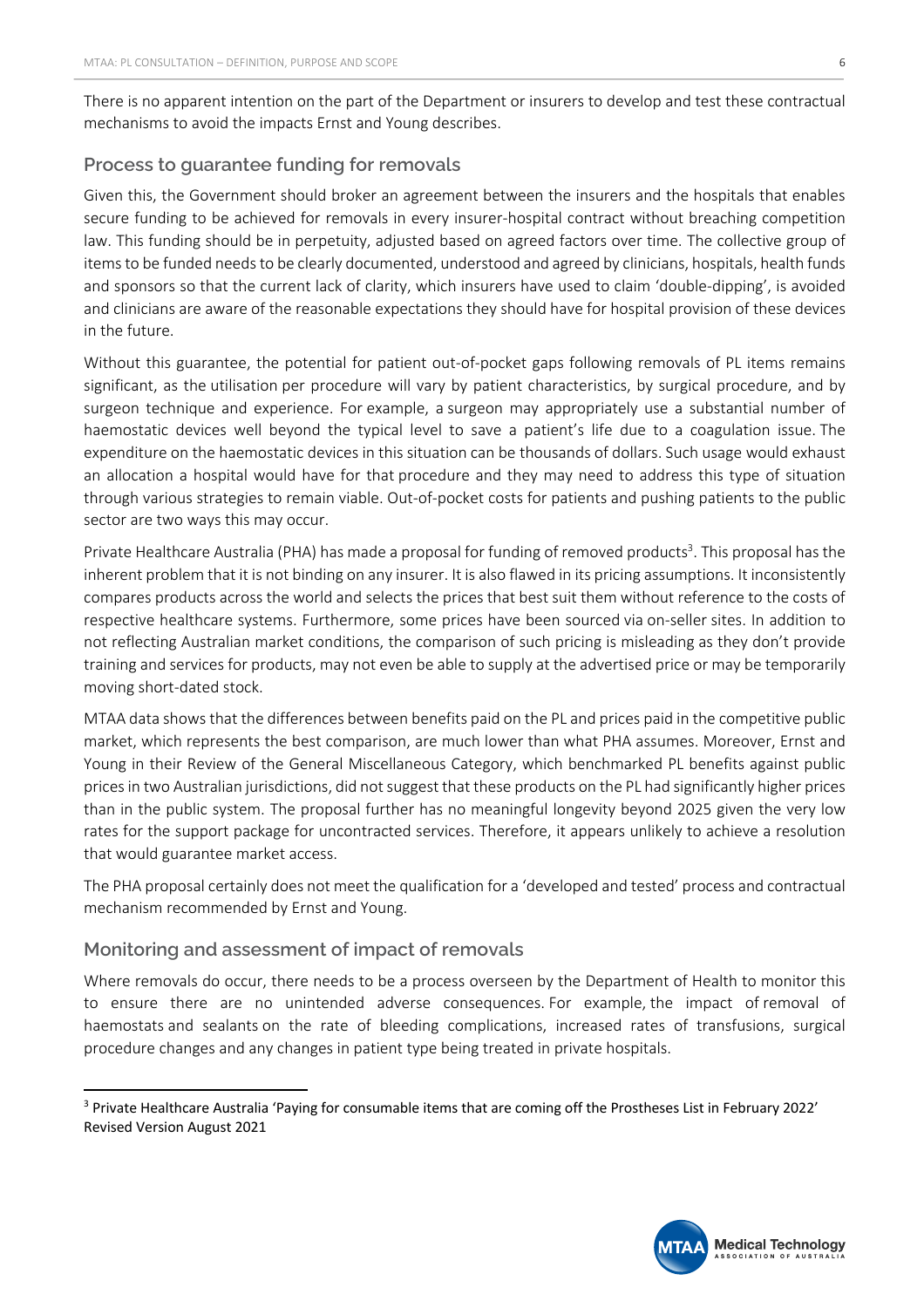The Department should undertake a comprehensive survey of clinicians annually to monitor whether access to products has changed and what impact it has had on clinical outcomes. This will provide some level of measurement to assess the impact to patients who have private health insurance. This could be combined or substituted with other existing tracking processes such as registries

#### **Answers to questions in the consultation paper**

It is only in the context of the above comments that MTAA provides responses to the specific questions, which, as noted, appear to assume that narrowing of the scope and consequent removals will not result in reduction in patient access, an assumption which is not well founded if purely left to individual negotiations. However, to help inform the Government's understanding of how the proposed definition would work in practice, aside from the question of funding removals, MTAA provides the following responses.

#### **Note on limiting price to the PL Benefit**

In the Context section of the Consultation Paper the Department flags that in a future consultation they will propose introducing for new applications a declaration by companies that there will not be extra charges for the products beyond the PL price. MTAA will address this issue when raised in the future consultation. However, our members would have significant concerns with any limitations on the freedom of pricing of company devices, including potential consequences for access in the private sector.

## **Definition & Scope**

**Q1: Is the proposed approach to the definition of a kind of prosthesis flexible enough to anticipate future technologies while providing sufficient clarity on the scope of PL?**

#### **Anticipating new technologies and technology 'discrimination'**

Any new single use device, no matter how innovative or critical to patient care, that is considered 'adjunct', for example for haemostasis, arterial closure or internal wound closure, would fall outside this definition unless listed on Part C as an exception. In that sense, the new definition would not account for some potential new technologies.

The main upside of the new definition is that it no longer discriminates based on the implantable definition which, in isolation, may distort funding in favour of certain device types and not others. MTAA supports the proposal to extend eligibility for listing on Part A of the new PL to non-implantable devices. As noted in the Consultation Paper, drug coated balloons and drug coated stents can both be used for percutaneous coronary intervention (PCI) and the treatment of peripheral artery disease but only the stents are eligible under the current definition because they are implanted, whereas the drug coated balloons are not. In general, the bias in development in new devices will often be toward achieving the therapeutic effect without an implant if possible, because leaving an artificial device in a patient's body is never entirely risk free.

Therefore, it makes sense to remove this distinction in the case of single use devices used in a hospital procedure. It also resolves any questions about whether the duration of the time in patient's body, or its absorbability, qualifies as an 'implant' or not. Clinicians are therefore assured of a range of solutions being available, all other things being equal.

However, the inclusion of non-implantable, single-use devices can still occur without large scale removal of many clinically valuable items now on the PL if a Criterion 4d) is added to the existing Criteria 4a-c) for Part A that

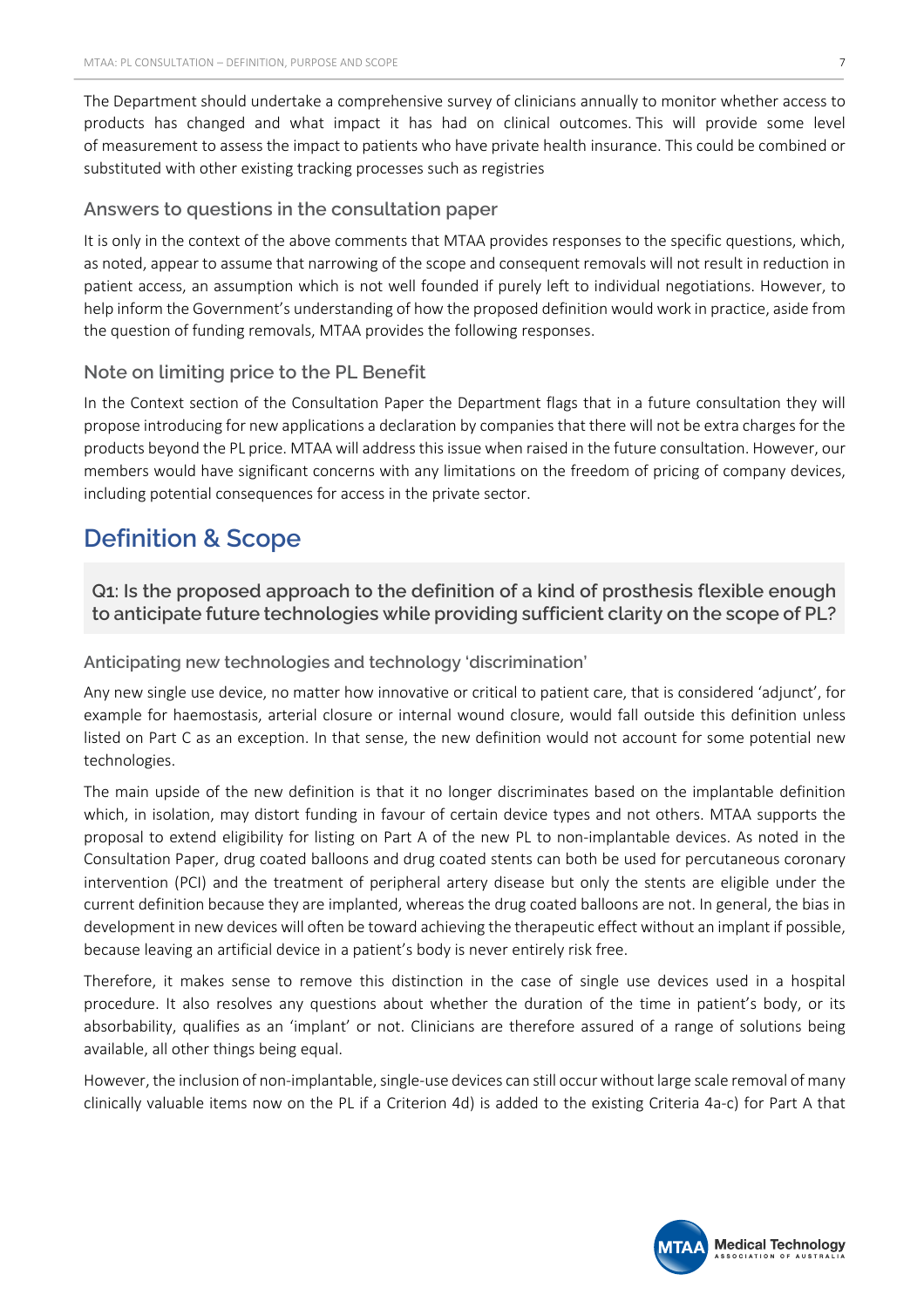specifically allows for this. If the government wanted to restrict this to 'specific purpose' devices only, that could be added without changing the definition of Criteria 4a-c).

#### **Clarity of definitions**

The Department's proposed definition is likely to resolve some existing ambiguities but at the same time create others, so it is unlikely to be *clearer* than existing definitions are, or could be, if they were sufficiently fleshed out. The Department's definition seems drawn from a perception about paradigm cases of what should be covered by the PL, for example a hip implant or a pacemaker, where the point of the procedure is to implant a device or combination of devices working together to achieve a specific therapeutic effect. Under the Department's definition this would extend to single-use invasive devices that are not implanted, but still are the primary means of achieving the intended effect of the procedure.

There are however many procedures where the paradigm case does not apply and this is likely to increase as new technologies become available that work interactively or concomitantly. Scenarios include:

- Two or more completely different devices or device systems are used in the same procedure to achieve the same intended therapeutic effect, where one in isolation would be insufficient or sub-optimal, but the second or third devices are not 'unique and specific' to the other main device to qualify under current Criterion 4b)
- Procedures where the intervention is specifically to achieve an outcome that might ordinarily be considered adjunct to a procedure e.g. abdominal closure after laparotomy
- Procedures where there is intensive surgical intervention not delivered primarily by means of a device but still a device(s) must be used to complete the surgery and make that surgical intervention possible. For example, either a haemostat or a sealant is usually essential to the success of coronary artery bypass surgery or aortic surgery.

Specific examples include:

- Hernia fixation technology (including tacks & tackers) is specific to hernia surgery whereby they are used for securing mesh in the laparoscopic repair of ventral and inguinal hernia. This technology performs a therapeutic role and is essential to performing the laparoscopic approach.
- Use of advanced surgical stapling products in Product Group 03.08.04 Staples & Tackers includes resection (removing part of an organ), transection (cutting through an organ or tissue), and anastomosis (joining divided structures to create a connection). These products are the main device specifically required for procedures involving resections of the lung, gastrointestinal tract, bowel, pancreas, and liver and in bariatric surgery. For a lung resection, the surgical removal of all or part of the lung, because of lung cancer or other lung disease, the advanced stapling product is the main device required to perform that procedure – it's use is clearly not general purpose in that case.

There is such a diversity of procedures with different clinical contexts that ambiguity will be unavoidable and there may be no gain in clarity on the current definitions. Therefore, the justification needs to be something other than mere clarity, for example, removing discrimination of technologies as noted above.

Furthermore, there will be kinds of devices, possibly used in scenarios above, where some uses will meet a definition of 'specific purpose' while others may not. It would need to be resolved whether the device should remain on the PL or not, or remain with a conditional listing, with the additional administration burden that brings for hospitals, clinicians and insurers. This would add a new complexity that doesn't presently exist.

If clarity were the goal of this change, it could equally be achieved through focused attention on fleshing out the current definitions now applied under Criteria 4a-c) of Part A. This would include attention on the definition of

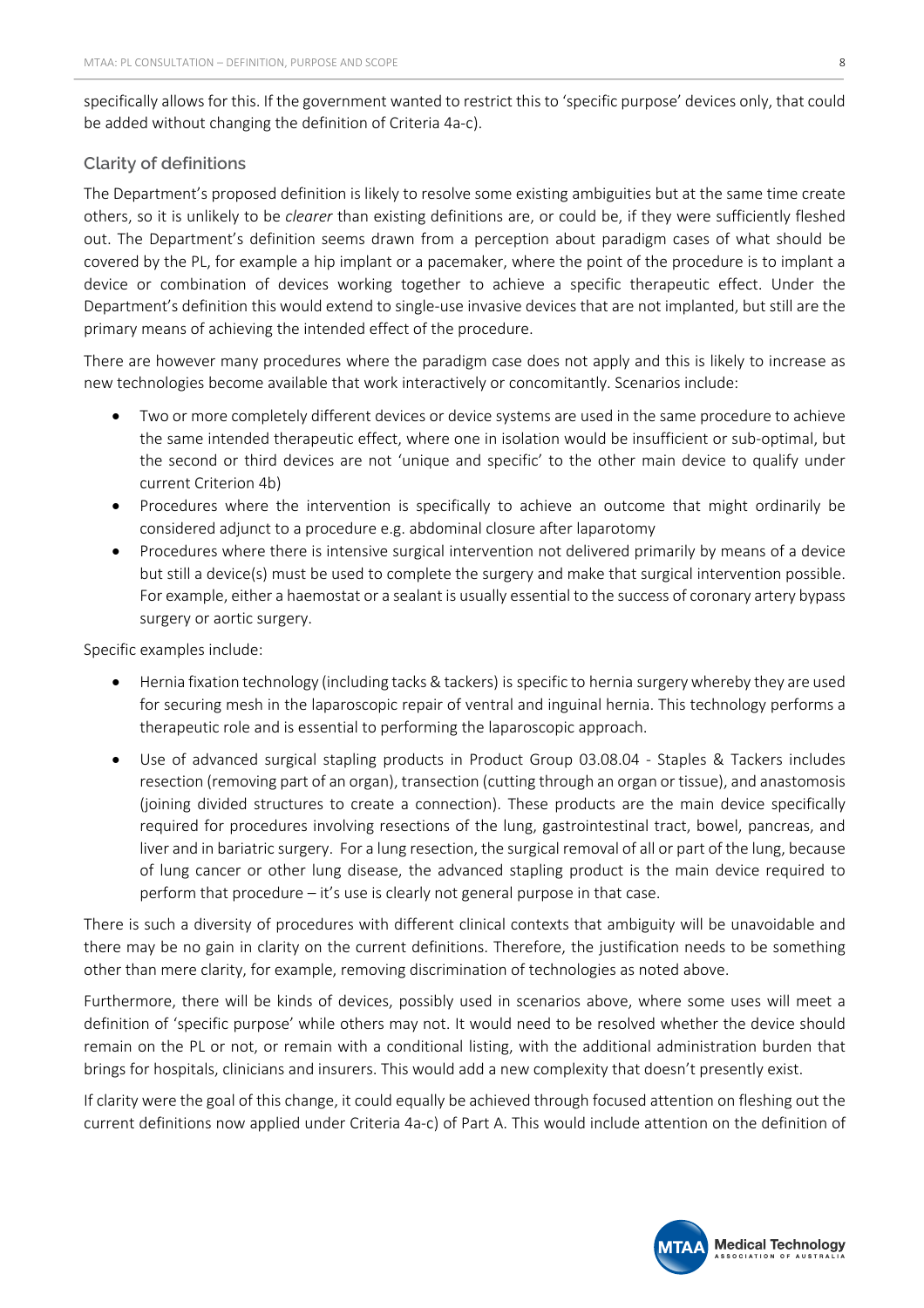'implantable', 'consumable', 'unique and specific' or even the term 'suture'. Based on the list of PL groups proposed for removal in Attachment A of the Consultation Paper, there is a requirement for this anyway, since groups such as 04.02.05 Liquid Sealants are proposed for removal when these clearly meet the specific purpose criteria in their indicated use.

The term 'consumable' is defined in the paper as 'devices that are used and replaced regularly (removable sutures, needles, tubing, topical adhesives, and sealants for wound dressing)'. While the concept that devices used very regularly being made part of case payments is intuitive, there is a question about the definition of 'regular' and whether it is meant to apply to all types of surgery, specific types of surgery or even specific types of procedures that may be done in some hospitals and not others.

Many of the past ambiguities around interpretation of current criteria have already been resolved through assessment and discussions by the Prostheses List Advisory Committee (PLAC), Clinical Advisory Groups (CAGs) and the Department of Health and these could easily be formalised or, if the Government preferred, legislated. However, there is an inherent danger in removing all flexibility from the process, remembering that patient access is the primary goal. For example, certain mapping catheters for cardiac ablation are in theory interchangeable with ablation catheters supplied by other companies. However, it would not advance patient access if they were excluded on the grounds that they did not have a 'unique and direct connection' to the ablation device. Another example of the problem of inflexibility is the distinction between a registered medicine and a registered medical device discussed below.

#### **Treatment of 'accessories'**

The Consultation Paper defines 'accessories' as 'devices designed and intended by the manufacturer to always be used together with another implantable or surgically invasive device for therapy, to enable that device to be used as the manufacturer intended.' It proposes that 'some of these devices (accessories) will no longer be separately funded through the PL, but instead it is anticipated that their cost will be bundled into the cost of the device they are intended to be used with or funded under a different funding mechanism).' It is unclear whether the proposal is only to treat products in this way if they are registered as a system or procedure pack (see next question).

It is very important to be clear that many devices on the PL now categorised as 'accessories' are not accessories in the above definition but critical components of specific surgical procedures e.g. use of intraocular fluids in cataract surgery, or that form part of an overall construct created by the clinician (particularly true in orthopaedic categories).

Furthermore, some devices on the PL such as neuromodulation items are listed and funded separately due to the variation in the clinical scenarios which would require different mix of components (accessories, external components, different types of leads or lead extensions). Some products e.g., in the Neurostimulation therapy group for pain management (04.05), the leads, implantation tools or accessories are supplied separately and can be used with multiple different neurostimulators from the same manufacturer. Therefore, it would not be practical to list it as a system.

The problems of bundling based on clinical scenarios are illustrated below.

Under 04.05 Neurostimulation therapy group, there can be 12 different clinical scenarios corresponding to different PL item configurations:

- 1. Temporary Stim Trial
- 2. Permanent Stim Trial
- 3. Permanent Implant without leads and extensions (patient has had a permanent trial prior)

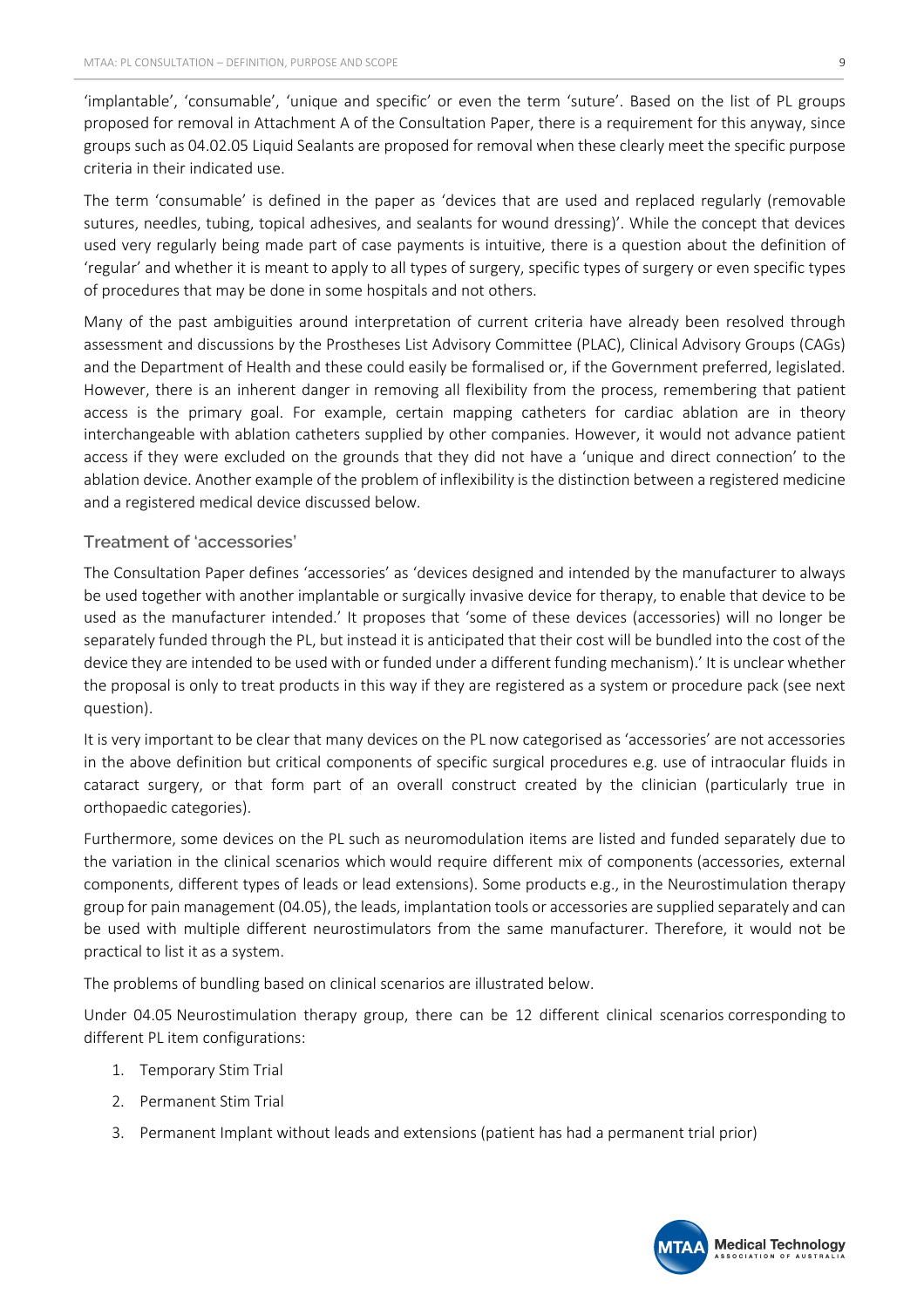- 4. Permanent implant with leads without extensions
- 5. Permanent IPG implant with leads and with extensions
- 6. Permanent IPG implant without leads and with extensions (patient has had a permanent trial prior)
- 7. Lead Revision without leads and without extensions: Using all single items
- 8. Lead Revision with leads and without extensions: Only certain single items needed
- 9. Lead Revision with leads and with extensions: Only certain single items needed
- 10. Lead Revision without leads and with extensions: Using all single items.
- 11. Implant Swap / reposition
- 12. Implant Swap / reposition with extensions

Some of the cases (Trials and Permanent Implants) are predictable and generally use the same devices each time and bundling may work in those cases. However, there are also a wide variety of uses for neuromodulation products to meet the needs of individual patients and their clinical situations.

Considering this example, descriptions may not necessarily be sufficient to uncover whether it would be appropriate to exclude or include accessories on the PL. It would be essential to have a clinical review of each category to ensure patient specific clinical requirements are captured and patient access is not compromised.

Bundling may have adverse consequences for insurer costs as well. Based on the scenarios presented above, if bundling were to occur, when single items only of that bundle are needed in individual case circumstances, the bundled cost may well exceed the cost of the single item.

## **Q2: Does aligning terms with established terms used by TGA (such as medical devices and biologicals) improve clarity?**

Aligning PL terms with established terms used by the TGA may help in some cases to define what should be included on the PL, and how they should be listed, but this needs to be applied with caution because TGA terms are driven by issues specific to registration that may not apply to reimbursement. In particular, MTAA would like to highlight the need for further consideration for medicines, diagnostic devices, system and procedure packs, and personalised medical devices. These are described in more detail below.

#### **Medicine vs device distinction**

Very recently the Department has begun ruling out registered medicines as being eligible for the PL under the current criteria, despite registered medicines being on the PL since its inception in 2005, and likely on Schedule 5 prior to that. While it may satisfy the desire to remove as many products as possible from the PL and provide a certain delineation, it is factitious distinction when it comes to reimbursement through the PL. The distinction made by the TGA is only for the purposes of regulatory assessment and in fact products that are very close to each other in nature and may even be used interchangeably, can easily be classified as one or the other. There are certain products registered as medicines that are used in the medical device environment. In these cases, the medicinal products may not be eligible for reimbursement through the PBS. In order to ensure a mechanism of reimbursement, in these instances, products that are ineligible for inclusion on the PBS for hospital use but meet the criteria for listing should be included in the PL.

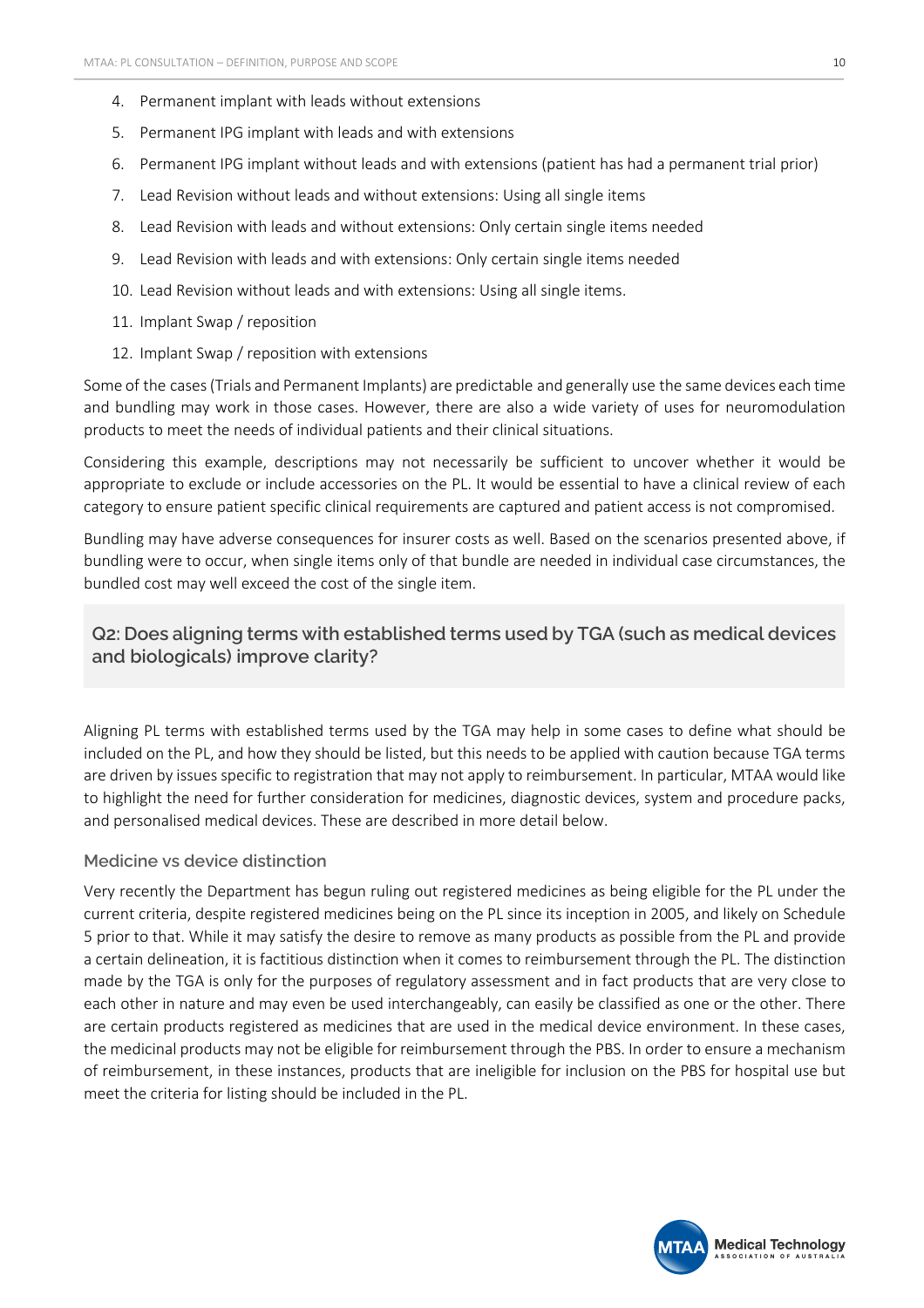For instance, a tissue adhesive containing fibrin is classified as a medical device purely because it has 'shape' whereas a haemostatic product also containing fibrin is listed as a medicine because it does not have 'shape'<sup>4</sup>. Nonetheless the haemostatic may also be indicated as a sealant, adhesive or mesh fixation agent like other medical devices on the PL. In this case if the product is removed, the alternative to the guaranteed funding arrangement on the PL is to apply for PBS listing, but all the comparators would be medical devices and neither S.85 nor s.100 listing would seem appropriate to this kind of product. Therefore, access would be compromised on the grounds of a legalistic definition rather than patient need.

#### **Therapeutic vs Diagnostic**

The Department is proposing that the meaning of a medical device will be consistent with the definitions used in the Therapeutic Goods Act and Regulations for the purposes of improving clarity and transparency:

Section 41BD of the Therapeutic Goods Act states that a medical device is:

"any instrument, apparatus, appliance, software, implant, reagent, material or other article…intended…to be used for human beings for the purpose of one or more of the following:

i) diagnosis, prevention, monitoring, prediction, prognosis, treatment, or alleviation of disease

ii) diagnosis, monitoring, treatment, alleviation of or compensation for an injury or disability

The paper states that a medical device intended to be used for therapy, defining therapy as including "monitoring, treatment or alleviation of disease or compensation for an injury or disability".

The Consultation Paper specifically excludes diagnosis, prevention, and prediction, while these are included in the TGA's definition of a medical device alongside monitoring, treatment, and alleviation of disease/injury/disability.

Therefore, even though the proposal states that the definition of medical device "aligns" with that in the TG Act, this is not entirely a true statement.

#### **System and procedure packs**

The Consultation Paper states that '[i]f a product is a system or procedure pack under the TG Act (e.g. a kit containing multiple components), it is a kind of prosthesis for the purposes of the PL.' For clarification, we would like to highlight that in the most recent update to the regulations, system or procedure pack is already included as part of the definition of a medical device.

Furthermore, systems and procedure packs are defined in s41BF of the Act as:

#### 41BF System or procedure packs

Two or more goods (including at least one medical device) are a system or procedure pack if:

- a) all of the goods are to be interconnected or combined for use in a medical or surgical procedure; or
- b) all of the goods are packaged together for use in a medical or surgical procedure.

In order to register a product as a system/procedure pack, a special declaration of conformity (Clause 7.5) needs to be signed by the manufacturer declaring that the product is a System/Procedure Pack. It is therefore the responsibility of the manufacturer to determine if a medical device is a system/procedure pack.

In addition, while the new definitions have been added into the regulations, further changes to regulatory requirements for system or procedure packs will be occurring at a later date and we understand targeted workshops will commence on 25 November 2021 which will be followed by a detailed guidance document.



<sup>4</sup> Therapeutic Goods Administration Australian medical devices guidance document number 35 Device – medicine boundary products 2005 [under review]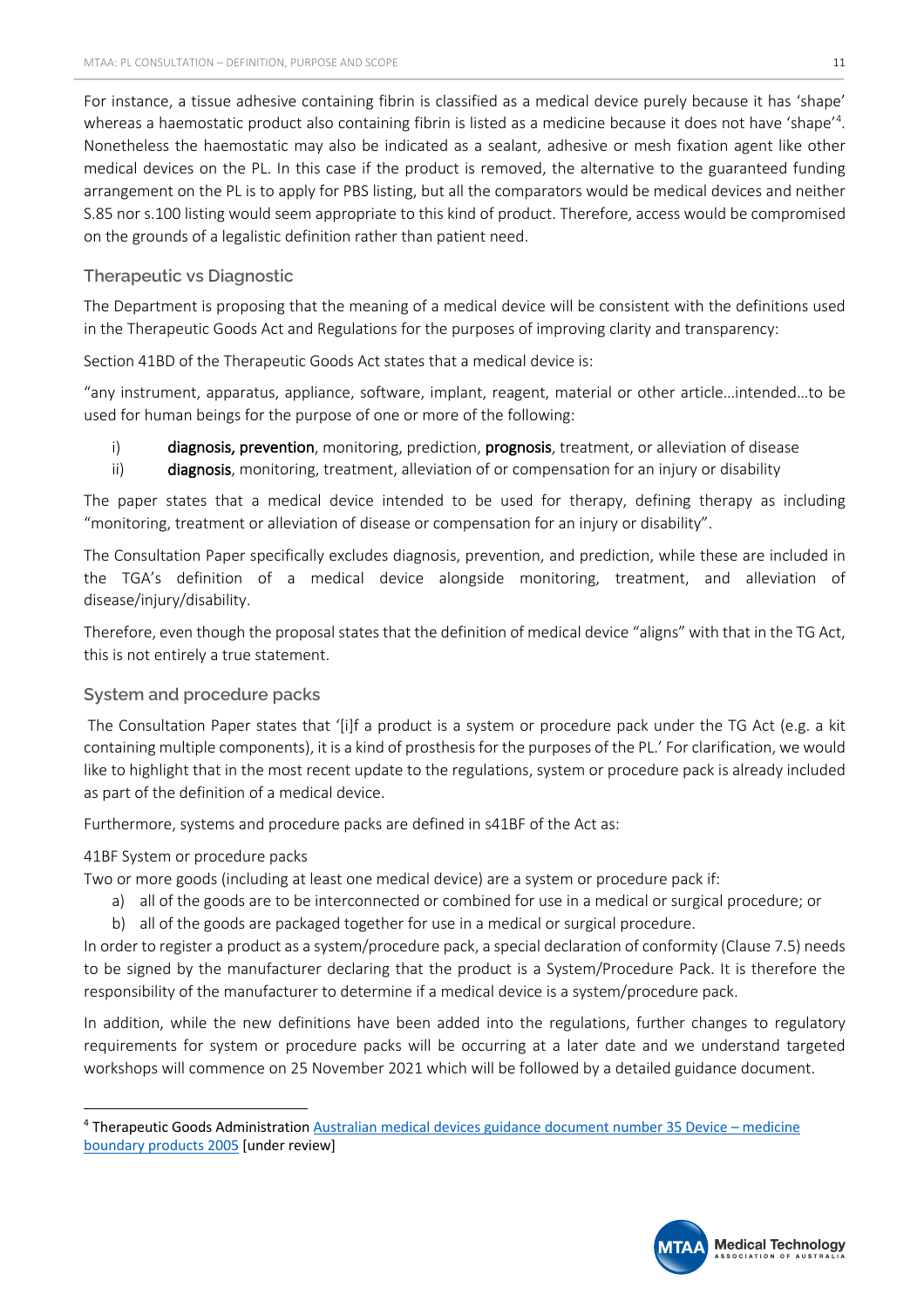The Department should be aware of this and not seek through PL reform to impose an arbitrary system designation on PL devices that does not line up with the manufacturer's listings on the ARTG. This includes in the group consolidation work now underway commissioned by the Department.

#### **Custom-made devices (TGA proposed refinement)**

While not specified in this consultation paper, it is our understanding that patient-matched medical devices included on the ARTG, are eligible to be included in the PL if they meet the criteria for listing.

The Department does not consider custom-made medical devices in the medical device eligibility criteria of inclusion on the PL because they are not registered on the ARTG. There is no reason in legislation why they can't be listed. Custom-made medical devices meet the TGA's definition of a medical device, although it is supplied under the new framework of Personalised Medical Devices. Given that there is currently no mechanism for reimbursement in the private setting (other than ex gratia), if the custom device otherwise meets the criteria for listing specified in the Schedule of the Prostheses Rules, we propose that there be consideration of the custom-made devices as a 'kind of prostheses'.

#### **ARTG and PL alignment**

The Department is proposing that the criterion that a medical device or biological is included in the ARTG will be clarified so that the information that appears on the ARTG certificate such as the intended purpose, and where applicable, functional description of the device or indication is aligned with the information captured in the PL (product name, description, purpose and grouping). The Department's apparent intent with this clarification is to be able to ensure that the items on the PL are approved for supply under a valid ARTG. Whilst the Department's intention of validating catalogue numbers in this manner makes sense in theory, there are specific nuances in the information included in the ARTG that will be make this process difficult practically.

#### Intended purpose:

Regarding the intended purpose of a medical device on an ARTG certificate, there may be many cases where this statement will not be comparable to the information found on the PL, for the following reasons:

- 1. The TGA does not specify the requirements for the intended purpose statement on the ARTG, therefore there can be a lot of variability in this statement between sponsors/ARTGs for similar devices. In addition, indication for use may or may not be included in this intended purpose statement.
- 2. According to section 41BE of the Therapeutic Goods Act, a medical device is taken to be of the same kind as another medical device if they:
	- (a) have the same sponsor; and
	- (b) have the same manufacturer; and
	- (c) have the same device nomenclature system code (see subsection (3)); and
	- (d) have the same medical device classification; and
	- (e) are the same in relation to such other characteristics as the regulations prescribe, either generally or in relation to medical devices of the kind in question

Therefore, under section 41BE of the Therapeutic Goods Act, kinds of devices can be approved for supply under one ARTG entry (Class I-IIb) and therefore the intended purpose statement on the ARTG certificate can be quite broad in some cases and inconsistent between sponsors for the same kind of devices, making it difficult to make a meaningful comparison to the PL entry.

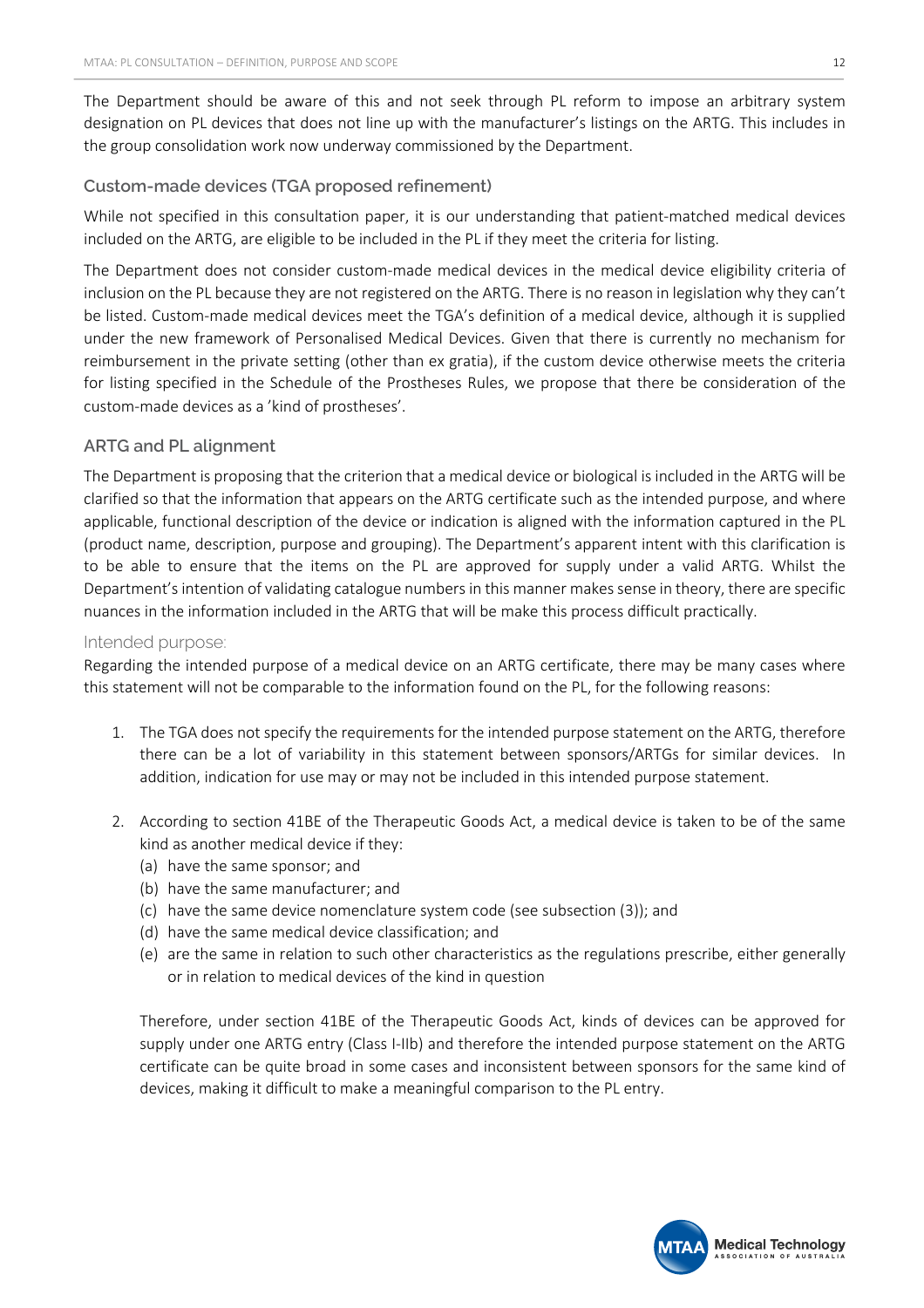- 3. While product names are included on the PL, product names for products that are lower than Class III are unlikely to be included in the intended purpose statement of an ARTG entry.
- 4. The ARTG certificate does not capture catalogue numbers especially for class I-IIb as the sponsor is required to hold the Australian Declaration of Conformity which may or may not contain catalogue numbers. Therefore, information on the PL will not be comparable to the ARTG certificate.

#### Functional description

Currently, sponsors provide functional description as part of the new PL application regardless of the classification of the medical device. Functional description is only published on the ARTG for Class III devices. Therefore, there is a large subset of devices on the PL that will not have this information on the ARTG certificate to be comparable to information on the PL.

Also, similar to the intended purpose statement, there is no regulatory requirement for what information is included in the functional description. As there is no guidance from the TGA about the standardisation of this part of the ARTG, there is great variance. For example, some sponsors may not include brand names or sizes in the functional description. This will not be conducive to aligning the details on the PL to the information about the product on the ARTG certificate.

#### **Definition of an implantable device**

For the case that the definition of 'implantable' continues to be relevant, the Dictionary of the Therapeutic Goods (Medical Devices) Regulations 2002 offers a useful definition about the length of time which a device needs to be in place before being considered 'implantable'.

An implantable medical device means a medical device (other than an active implantable medical device) that is intended by the manufacturer:

(a) to be, by surgical intervention, wholly introduced into the body of a human being, and to remain in place after the procedure; or

(b) to replace, by surgical intervention, an epithelial surface, or the surface of an eye, of a human being, and to remain in place after the procedure; or

(c) to be, by surgical intervention, partially introduced into the body of a human being, and to remain in place for at least 30 days after the procedure.

This clarifies that, except in the case of partial introduction, a device only needs to be in the patient at the end of the procedure. This should mean that absorbable devices also qualify. Whether or not they are short term or long term, as defined by TGA, is not the issue.

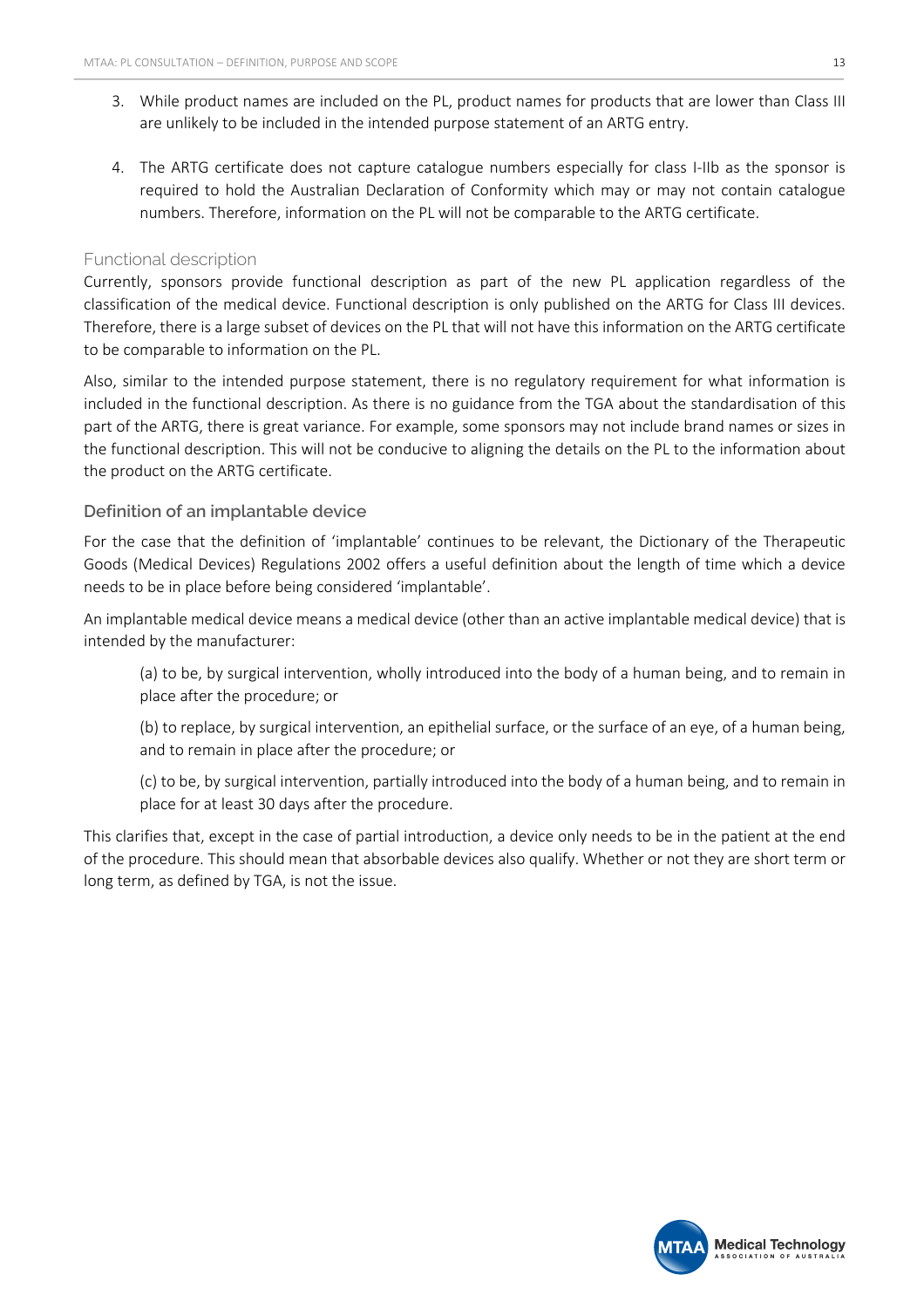# **Criteria**

**Q3: Are the proposed listing criteria for Part A fit-for-purpose? If not, what changes are needed?**

Based on the proposed approach to funding removals of products and the operation of the private market, MTAA's view is that the proposed change overall is not fit-for-purpose, notwithstanding the welcome addition of specific non-implantable devices. Essentially the hospital would take on all funding and management responsibilities for devices that are not the main intervention. Without significant recalibration of the funding arrangements this would certainly undermine patient access and also threaten hospital viability.

Please note comments already included in the Introduction and under Question 1. To restate the main points:

- It is impossible to divorce assessment of the criteria from their practical impact in private hospital funding arrangements – and the proposed criteria create significant risk for patient access
- There has already been significant tightening of current definitions and this work could be continued and codified, if there is still room for appropriate flexibility
- The 'specific purpose' criterion does not offer more clarity than the current criteria it helps solve some problems but creates others
- The main upside of the 'specific purpose' criterion for patient access is that it allows non-implantable technology to be included – but this could also be achieved with an additional alternative criterion under Criterion 4 that allows single use surgically invasive devices that meet the 'special purpose' criterion

In its submission PHA makes a number of assertions under this question about the need for 'cost-effectiveness reviews', bundling of existing listings or resetting prices for 'me-toos' that show a basic lack of understanding of the new benefit review methodology that the Government is proposing. Public price referencing with any appropriate modifications will determine the PL benefit level. Overlaying complex review processes would just consume resources unnecessarily. Bundling groups of products into a single code will result in it being compared to exactly the same bundle in the public sector and have no material difference on the price paid overall. The only possible gain would be administrative efficiency. Likewise, it is the public price, not new entrants on the PL, that should set the benefit level for a group. MTAA's has made a proposal for more than \$750 million in savings to insurers. The Government has adopted the underlying methodology, if not all its important features. PHA appears to want to circumvent this methodology with all kinds of incongruous additions which MTAA rejects.

## **Q4: Should the scope of products eligible for listing on Part B remain unchanged?**

Yes.



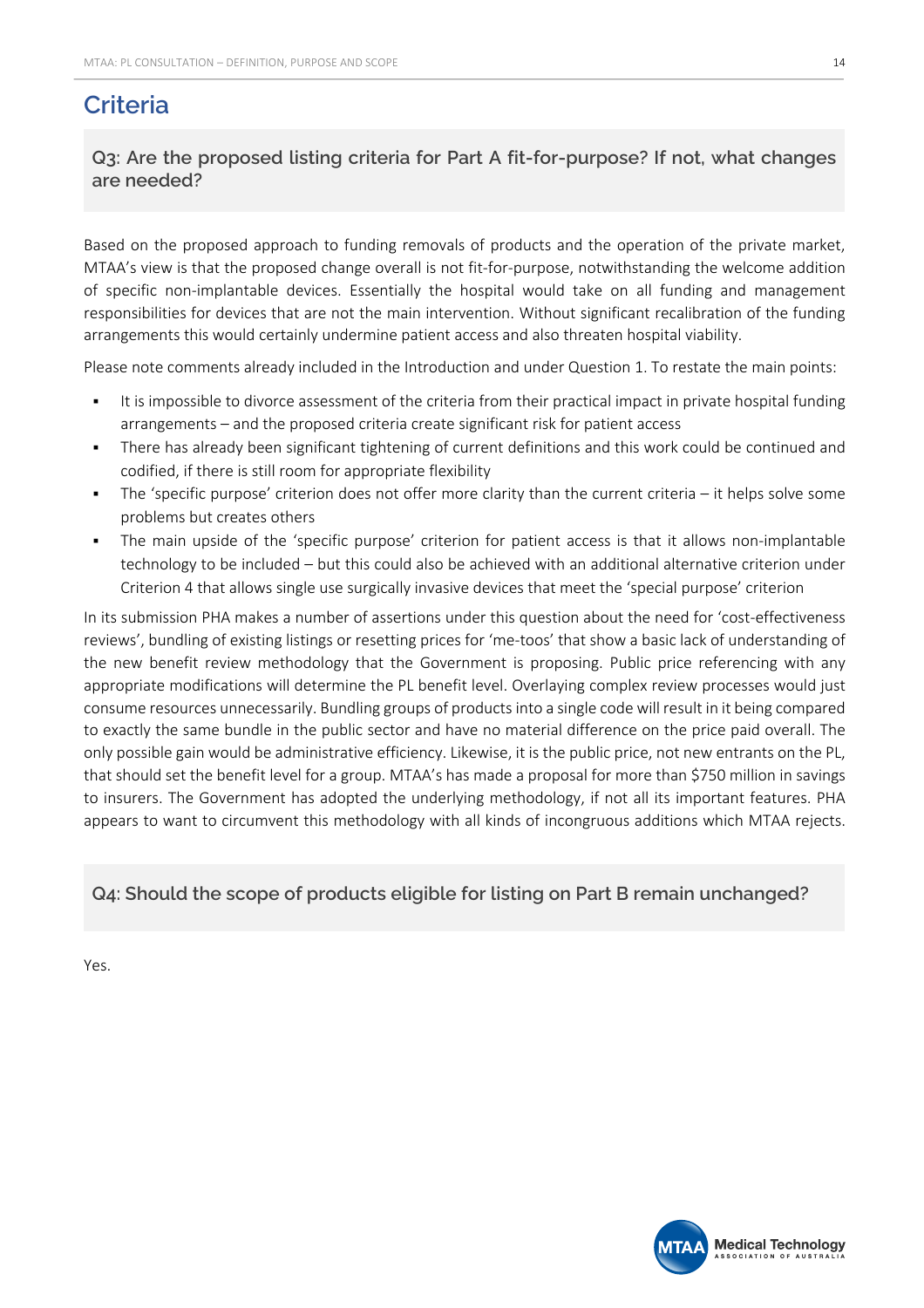## **Q5: Should the PL retain an option for the Minister to list items in exceptional circumstances on Part C?**

Yes, any criteria that are established for Part A are likely to exclude some possible devices that should be funded for patient access. Part C can operate as an appropriate mechanism for this situation. Removing Part C would entail removing existing important devices such as insulin pumps that are integral to the private health insurance offering.

While the Minister can retain final authority to approve listings on Part C it is important that submissions can still be made and reviewed through an HTA without an express invitation from the government as has happened in the past. Not all circumstances require clinical and cost-effectiveness assessed by the MSAC, although that may be informative for many decisions. The technology should have initial triage to determine whether a full MSAC assessment is appropriate or whether a more pragmatic or focussed review of the relevant information may be more useful for decision making.

### **Q6: Are there any other exceptional circumstances factors that Part C should accommodate?**

The current proposal in the Consultation Paper is that products could only be listed on Part C if they 'demonstrated cost saving to the health system in comparison to current treatments'. Medical innovations may be more expensive than existing options right across the health system but also provide better patient outcomes. It would seem strange to exclude these by insisting on cost saving to the health system.

Using the example of coronary pressure wires for fractional flow reserve, which MTAA believes should be listed on the PL, criteria could be established for including a limited number of diagnostics on Part C or even Part A. In particular, they should be single use diagnostics used in an in-patient setting to inform whether or how an imminent procedure should be performed in that facility. In this example, coronary pressure wires have the advantage of both being indicated for a procedure on the MBS and are associated with improved patient outcomes and demonstrated cost savings to the Australian healthcare system.

PHA's submission to this consultation makes some bizarre assertions about the listing of cardiac ablation catheters, asserting that somehow consumers are paying more and that access is no better than it was. In fact, prior to being included on the PL there was significant patient concern about inconsistent access to these products in the private system. There are a number of media articles from that time containing patient stories where access to ablation catheters was denied despite the fact that the patients were insured. See for example, "Private health fund members stuck with outdated treatments" and "Why health funds are prevented from paying for this lifesaving device". In welcoming the inclusion of these devices on the PL, the patient group, Hearts4heart, noted that '[u]ntil now, the refusal of many health funds to cover the full expense of catheter ablation…saw thousands of patients join blown-out public waiting lists, a delay which often precluded them from treatment during the narrow window of time associated with highest rates of success'. This access issue has now been resolved due to the inclusion of these products on the PL. They are now listed at a cost effective price and will by 2022 start to be benchmarked against competitive public prices.

It is exactly this disconnect between insurer rhetoric and the real world experience of patients which highlights why the PL is so important as a consumer protection.

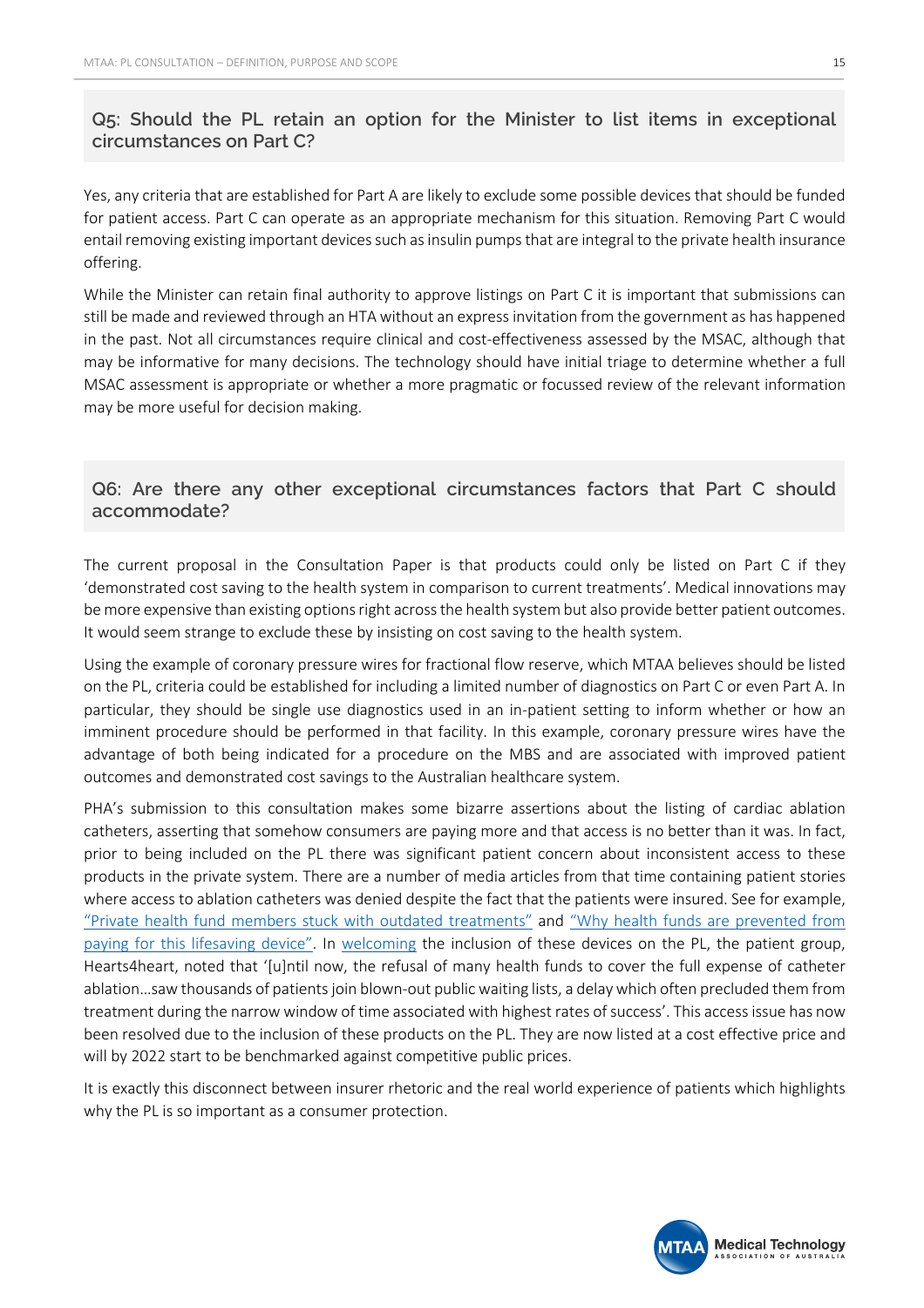## **Q7: Please consider the tables at Attachment B and explain which products meet the future criteria for listing and the reasons why?**

The following is provided as an indicative assessment only. Full clinical review including clinicians using the products would be required to make a proper assessment.

| Kinds of products                                                   | Therapy / diagnosis<br>Implantable / Surgically<br>invasive / Not invasive              | Part A/<br>B/C | <b>MTAA</b> assessment                                                                                                                                                                                                                                                                                                                                                                                       |
|---------------------------------------------------------------------|-----------------------------------------------------------------------------------------|----------------|--------------------------------------------------------------------------------------------------------------------------------------------------------------------------------------------------------------------------------------------------------------------------------------------------------------------------------------------------------------------------------------------------------------|
| Femur - Proximal                                                    | Human tissue product /<br>Therapy / Implantable                                         | Part B         | Agree - no change                                                                                                                                                                                                                                                                                                                                                                                            |
| Hip Femoral Stem                                                    | Medical device / Therapy /<br>Implantable                                               | Part A         | Agree - no change                                                                                                                                                                                                                                                                                                                                                                                            |
| Knee hinge ancillary<br>implants (augments,<br>plates, wedges, etc) | Medical device / Therapy /<br>Implantable                                               | Part A         | Agree - no change                                                                                                                                                                                                                                                                                                                                                                                            |
| Cardiac pacemaker                                                   | Medical device / Therapy /<br>Implantable                                               | Part A         | Agree - no change                                                                                                                                                                                                                                                                                                                                                                                            |
| Cardiac leads for<br>pacemakers                                     | Medical device / Therapy /<br>Implantable                                               | Part A         | Agree - no change                                                                                                                                                                                                                                                                                                                                                                                            |
| Cardiac ablation<br>catheter                                        | Medical device / Therapy /<br>Surgically invasive                                       | Part A $(?)$   | Agree - Part A if proposed criterion<br>were applied. The device is being<br>used to achieve the therapeutic<br>effect intended by the surgery                                                                                                                                                                                                                                                               |
| Mapping catheter for<br>catheter cardiac ablation                   | Medical device / Diagnosis /<br>Surgically invasive                                     | Part A $(?)$   | Part A for those that are 'unique<br>and specific' to the interventional<br>device under Criterion 4b). Part C if<br>proposed criterion were applied if<br>do not meet the 'unique and<br>specific criterion' for the ablation<br>catheter because they are<br>diagnostic. The latter would result<br>in a cumbersome split between the<br>mapping catheter on Part C and<br>the ablation catheter on Part A |
| Other cardiac ablation<br>devices (assume<br>referring to patches)  | Medical device / Diagnosis /<br>Surgically invasive (in the<br>case of the main device) | Part A $(?)$   | Part A for those that are 'unique<br>and specific' to the interventional<br>device under Criterion 4b).<br>Otherwise Part C because may not<br>meet the strict definition of<br>'unique and specific' under<br>Criterion 4b)                                                                                                                                                                                 |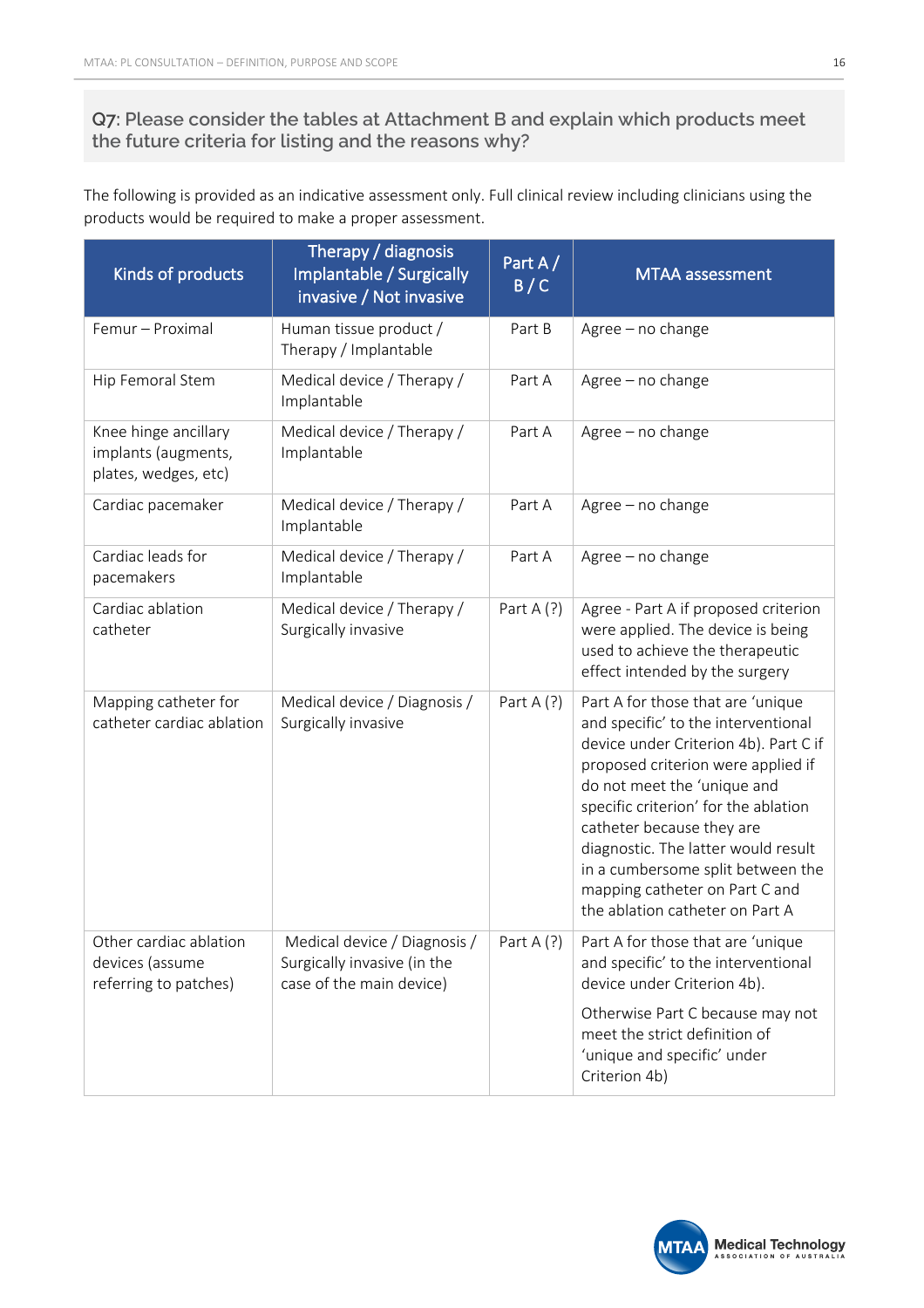| Cardiac remote monitor<br>(i.e. the bedside<br>monitor)    | Medical device / Therapy /<br>Not invasive                          | Part C       | Part C or could be Part A because<br>unique and specific under Criterion<br>4b), but not affected by criterion<br>change                                                                                                                                                           |
|------------------------------------------------------------|---------------------------------------------------------------------|--------------|------------------------------------------------------------------------------------------------------------------------------------------------------------------------------------------------------------------------------------------------------------------------------------|
| Insulin pump                                               | Medical device / Therapy /<br>Not invasive                          | Part C       | Agree - no change                                                                                                                                                                                                                                                                  |
| Surgical guide or<br>biomodel                              | Medical device / Therapy /<br>Surgically invasive                   | Part A $(?)$ | Part A if unique and specific to the<br>main (usually custom) implant;                                                                                                                                                                                                             |
|                                                            |                                                                     |              | Otherwise Part C because may not<br>meet the strict definition of<br>'unique and specific' under<br>Criterion 4b)                                                                                                                                                                  |
| Intraocular dye                                            | Medical device / Therapy /<br>Surgically invasive                   | Part A $(?)$ | Likely Part C because may not meet<br>the strict definition of 'unique and<br>specific' under Criterion 4b) and<br>likely not considered to the device<br>used to specifically achieve the<br>therapeutic effect                                                                   |
| Coronary pressure wire                                     | Medical device / Diagnosis-<br>measurement / Surgically<br>invasive | Part $C(?)$  | Agree - single use diagnostics used<br>in hospital to inform imminent<br>surgery should be eligible for Part C                                                                                                                                                                     |
| Drug eluting vascular<br>balloon catheters                 | Medical device / Therapy /<br>Surgically invasive                   | Part A $(?)$ | Agree - Part A if proposed criterion<br>were applied as it is device being<br>used to achieve the therapeutic<br>effect intended by the surgery                                                                                                                                    |
| Mechanical<br>thrombectomy catheter<br>and stent retriever | Medical device / Therapy /<br>Surgically invasive                   | Part A $(?)$ | Agree - Part A if proposed criterion<br>were applied as it is device being<br>used to achieve the therapeutic<br>effect intended by the surgery                                                                                                                                    |
| Microcatheter (small<br>diameter catheter)                 | Medical device / Therapy /<br>Surgically invasive                   | Part A $(?)$ | Whether it is eligible could vary<br>widely on the procedure. If the<br>microcatheter is delivering the<br>main therapeutic device or<br>medicine it may not be considered<br>eligible. If it is being used to<br>actually perform the surgical<br>intervention it may be eligible |
| Ophthalmology<br>microcatheter                             | Medical device / Therapy /<br>Surgically invasive                   | Part A $(?)$ | Agree - Part A if proposed criterion<br>were applied as it is device being<br>used to achieve the therapeutic<br>effect intended by the surgery                                                                                                                                    |

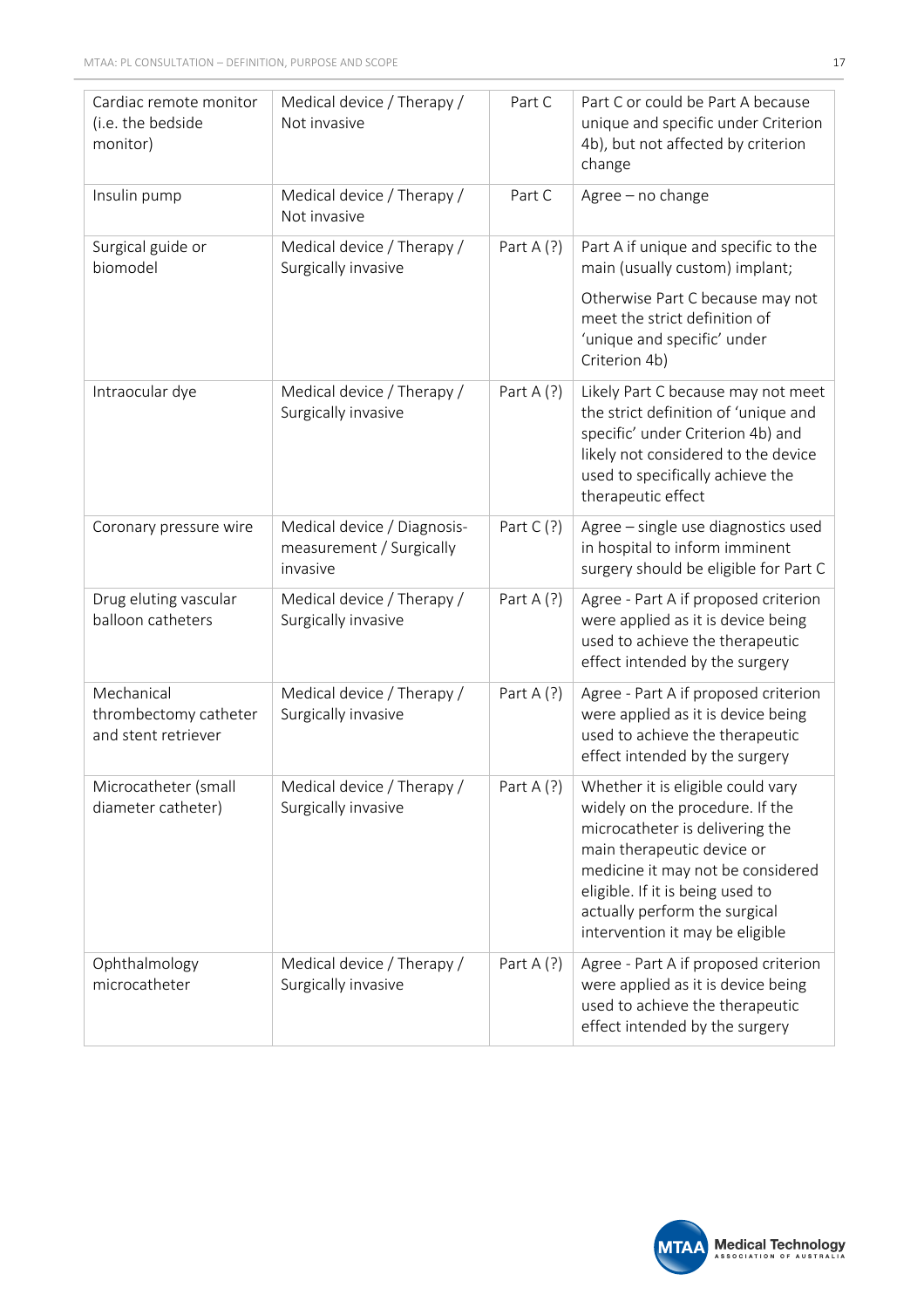## **Name**

**Q8: Should the name of the list be modernised and, if so, what should it be called?**

There is a good reason to change the name as it does create a misapprehension in the public mind and even occasionally confusion amongst stakeholders about the role of the PL. While some other names such as the Medical Technology List could be more suitable they are also broad. One option to consider is the Private Health Insurance Medical Device List or Medical Device – Guaranteed Access Program. However, all names have some ability to be misinterpreted. The name should be reconsidered once the final criteria are determined.

Renaming should also be considered for particular categories of the PL. The General Miscellaneous Category and the Product Groups within it should also be renamed to more appropriately represent the specific therapy areas these medical devices are used for.

# **Consequence of Changes**

**Q9: Does the list of items at Attachment A flagged for inclusion and removal accurately reflect the proposed future criteria for listing?**

The products listed in Attachment A require a comprehensive review, particularly by clinicians regularly using the products, to make a proper assessment. It is also highly dependent on the interpretation of the criteria. However multiple devices in the listed groups would in some or all circumstances be the specific devices used to perform the intervention to achieve the therapeutic effect.

There are many examples of these which would need to be carefully considered by relevant clinical societies but three examples are the following:

#### **Example 1: Resolution 360 Ultra Clip BS379**

The Resolution 360 ULTRA Clip BS379 is categorised on the PL in *03.08.03 - Ligating Devices.*

It is indicated for clip placement within the Gastro-intestinal (GI) tract for the purpose of:

- **Endoscopic marking, (precise location of bleeding ulcers)**
- § Hemostasis for: Mucosal/sub-mucosal defects < 3 cm, Bleeding ulcers, Arteries < 2 mm, Polyps < 1.5 cm in diameter, Diverticula in the colon, Prophylactic clipping to reduce the risk of delayed bleeding post lesion resection;
- § Anchoring to affix jejunal feeding tubes to the wall of the small bowel,
- § As a supplementary method, closure of GI tract luminal perforations < 20 mm that can be treated conservatively.

The therapeutic use is reflected in MBS items where these products are specifically identified to be used in GI procedures. For example, MBS item 30478 - Oesophagoscopy (other than a service to which item 41816, 41822 or 41825 applies), gastroscopy, duodenoscopy, panendoscopy or push enteroscopy, one or more such procedures, if:

- a) the procedures are performed using one or more of the following endoscopic procedures:
	- i. polypectomy;
	- ii. sclerosing or adrenalin injections;

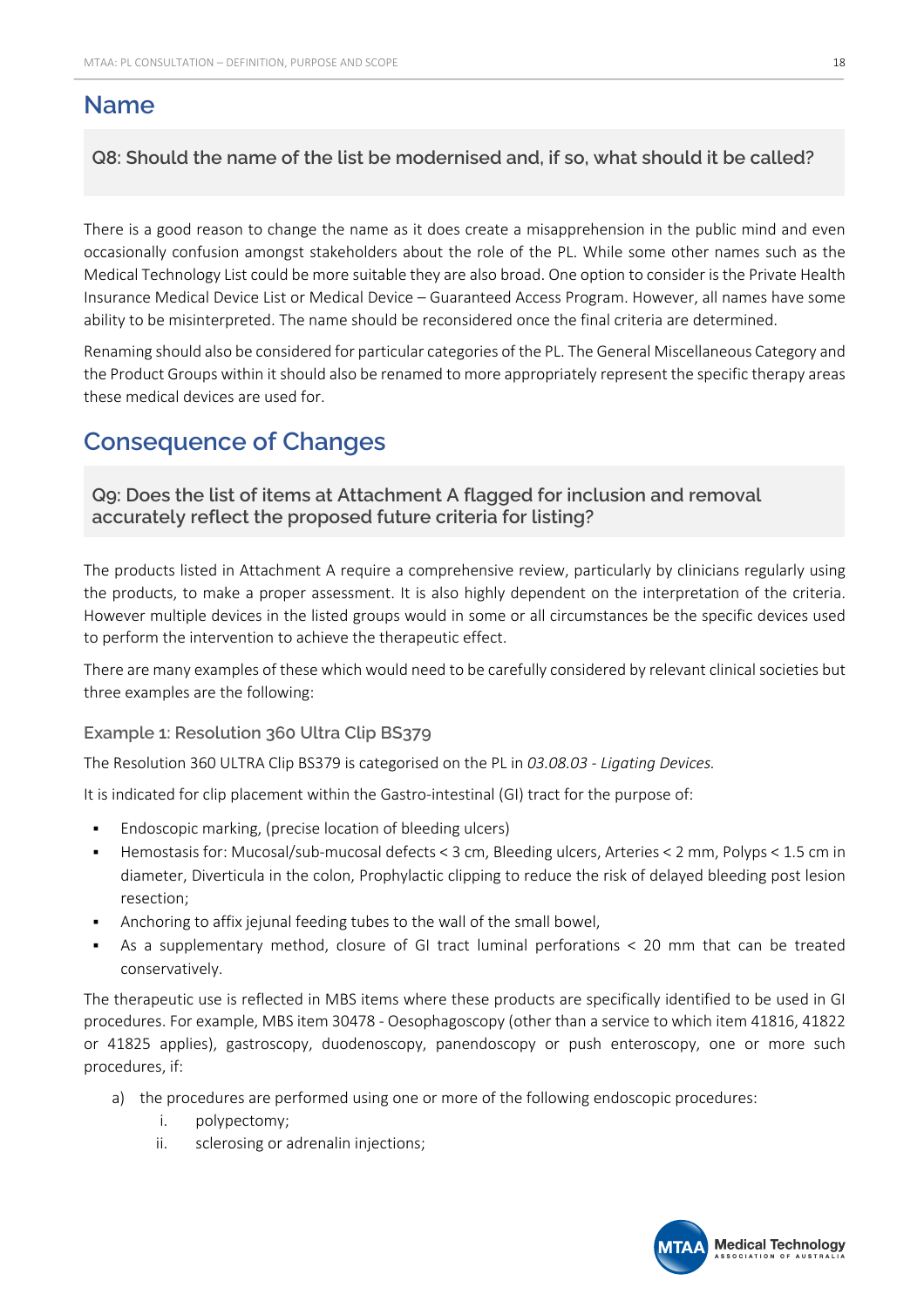#### iii. banding

#### iv. endoscopic clips; [emphasis added]

Product Group *03.08.10 - Anastomosis Clip* is listed in the Consultation Paper 'Table 3: Part A - General Miscellaneous Items Proposed to be Retained and 2018-19 Prices Paid'. Product Group *03.08.03 Ligating Devices* should be retained on the PL for the same reason anastomosis clips have been identified to be retained on the PL. Anastomosis clips and ligation devices have the following similarities:

- § Both product groups are for products that provide therapy i.e. treatment or alleviation of disease
- They are not intended for general purpose to support a range of different types of surgical procedures
- They are not consumables
- They are not accessories

#### **Example 2: THD Slide MS056**

THD Slide MS056 is categorised on the PL in *03.08.03 - Ligating Devices*.

It utilises the Transanal Haemorrhoidal Dearterialization (THD) technique to locate and ligate rectal arteries and to repair rectal prolapse (rectopexy). The product replaces / returns the prolapsed rectal tissue to the correct anatomical position and removes haemorrhoids. The specific procedural intention of the device has been widely published in the clinical literature, with particular by Ratto, C. (2013) THD Doppler procedure for hemorrhoids: the surgical technique (attached). THD Slide is not used as an adjunct to the procedure.

The device is particularly designed for the use by physicians specialised in colorectal procedures (as compared to other items which may have more generalised use cases). The MBS codes commonly used with THD Slide (MS056) are within Category 3, Group T8, Subgroup 2 (Colorectal). The codes are:

- **•** 32120 (Rectal Prolapse, perineal repair of)
- § 32138 (Haemorrhoidectomy, including excision of anal skin tags when performed)
- § 32139 (Haemorrhoidectomy, involving 3rd or 4th degree haemorrhoids, including excision of anal skin tags when performed).

#### **Example 3: Nasopore HW582**

Nasopore HW582 is categorised on the PL as *03.05.06 – Haemostatic Devices.*

While it is a wound dressing it is specifically used to for patients following nasal or sinus surgery to prevent common complications. While it remains for around 30 days it is clearly implanted.

These examples illustrate the need for careful clinical review of various cases.

As far as MTAA is aware, the product groups listed for removal in Table 2 of Consultation Paper have not been flagged by the Department in any previous public document as being outside the Prostheses List criteria. Many of these product groups have been listed on the PL since its inception. The Consultation Paper does not provide the reasons why they have been listed for removal. These will require further consideration and consultation.